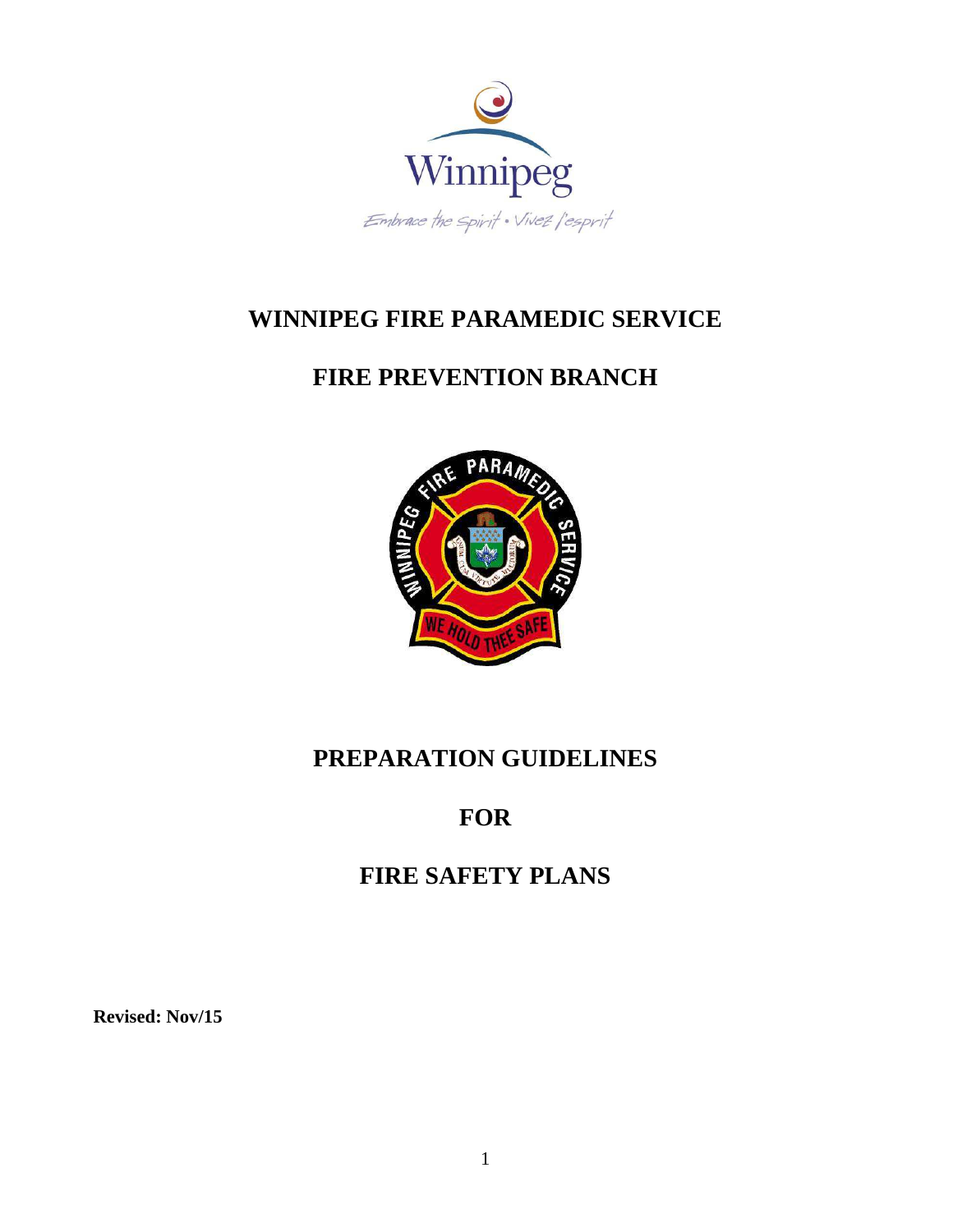#### **Table of Contents**

Page No.

| Introduction                  |                                                            | $\overline{2}$ |
|-------------------------------|------------------------------------------------------------|----------------|
| <b>General Requirements</b>   |                                                            | 3              |
| <b>Preparation Procedures</b> |                                                            |                |
| Step 1:                       | Title Page                                                 | $\overline{4}$ |
| Step 2:                       | <b>Table of Contents</b>                                   | $\overline{4}$ |
| Step 3:                       | <b>Building Description and Use</b>                        | 4              |
| Step 4:                       | Identifying Fire Protection Systems and Equipment          | 4              |
| Step 5:                       | <b>Preparing Floor Plans</b>                               | 7              |
| Step 6:                       | <b>Identifying and Listing Human Resources</b>             | 9              |
| Step 7:                       | <b>Identifying Responsibilities</b>                        | 9              |
| Step 8:                       | Designating Responsibility                                 | 11             |
| Step 9:                       | Instructions to Occupants on Fire Procedures               | 12             |
| Step $10$ :                   | <b>Additional Requirements for High Rise Buildings</b>     | 17             |
| Step 11:                      | <b>Additional Requirements for Industrial Buildings</b>    | 18             |
| Step 12:                      | Identifying Inspection/Testing/Maintenance Schedules       |                |
|                               | for Fire Protection Systems and Equipment                  | 20             |
| Appendix A                    | Sample – Identifying Fire Protection Systems $&$ Equipment | 28             |
| Appendix B                    | Fire Damper Information                                    | 29             |
| Appendix C                    | Emergency Exit Floor Plan - Sample                         | 30             |
| Appendix D                    | Fire Safety Equipment Floor Plan - Sample                  | 31             |
|                               |                                                            |                |

#### **INTRODUCTION**

The purpose of these guidelines is to assist building owners and managers to prepare effective and properly documented Fire Safety Plans. Fire Safety Plans contain measures to:

- i) *Control* fire hazards in a building
- ii) *Ensure* a safe and orderly evacuation of a building in case of fire
- iii) *Assure* effective utilization of fire protection systems and equipment in a building

The Fire Safety Plan may provide important information to the Winnipeg Fire Paramedic Service for use in preparation of fire pre-plans for firefighting procedures. A building owner or designate has a responsibility to implement the provisions of a Fire Safety Plan and should be able to provide specific information on the building and its contents to responding fire personnel during an emergency.

A Fire Safety Plan may be subject to review or approval by the Winnipeg Fire Paramedic Service. Building owners/managers should closely follow the format and information contained herein and ensures that all required provisions of the Manitoba Fire Code have been met.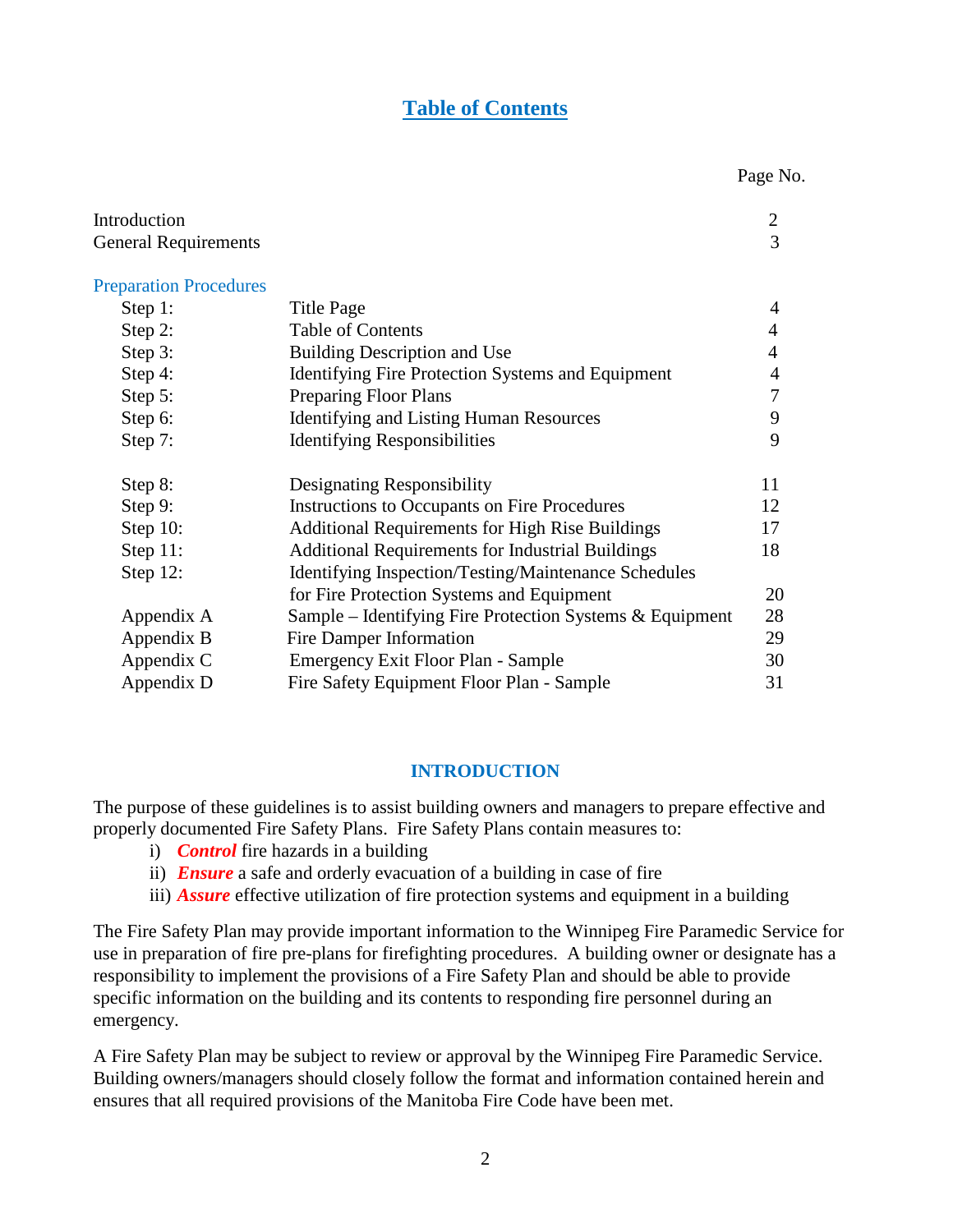Building owners may choose to use the services of a Fire Protection Consultant to prepare a Fire Safety Plan. Other department guidelines/templates are also on-line under Fire Safety Plans Samples.

#### **NOTE: This document may not be copied in whole or part without written permission from the Fire Prevention Branch, Winnipeg Fire Paramedic Service.**

#### **GENERAL INFORMATION**

- 1) A copy of the fire emergency procedures and other duties for supervisory staff, as laid down in the Fire Safety Plan, shall be given to all supervisory staff**.**
- 2) The fire safety plan shall be kept in the building for reference by the Winnipeg Fire Paramedic Service, supervisory staff and other personnel.
- 3) The District Fire Inspector may, upon request and if required, provide advice, clarification and guidance for the preparation of a fire safety plan.
- 4) The Fire Safety Plan shall be reviewed at intervals not greater than 12 months to ensure that it takes into account changes in the use and other characteristics of the building.
- 5) The Fire Safety Plan should deal only with matters which pertain specifically to the particular building.
- 6) The Manitoba Fire Code requires that a Fire Safety Plan be provided for:
	- A) every building containing an assembly or a care or detention occupancy,
	- B) every building required by the Manitoba Building Code to have a fire alarm system,
	- C) demolition and construction sites regulated under the Fire Code,
	- D) indoor and outdoor storage areas regulated under the Fire Code,
	- E) areas where flammable liquids or combustible liquids are stored or handled, including refineries and process plants**,**
	- F) areas where hazardous processes or operations occur.
- 7) The fire safety plan shall include:
	- A) the emergency procedures to be used in case of fire including
		- (i) sounding the fire alarm,
		- (ii) notifying the Winnipeg Fire Paramedic Service,
		- (iii) instructing occupants on procedures to be followed when the fire alarm sounds,
		- (iv) evacuating occupants, including special provisions for persons requiring assistance
		- (v) confining, controlling and extinguishing the fire,
	- B) the appointment and organization of designated supervisory staff to carry out fire safety duties,
	- C) the training of supervisory staff and other occupants in their responsibilities for fire safety,

 D) documents, including diagrams, showing the type, location and operation of the building fire emergency systems,

- E) the holding of fire drills,
- F) the control of fire hazards in the building,
- G) the inspection and maintenance of building facilities provided for the safety of occupants, and
- H) additional requirements for High-Rise Buildings as indicated under **Step 9**.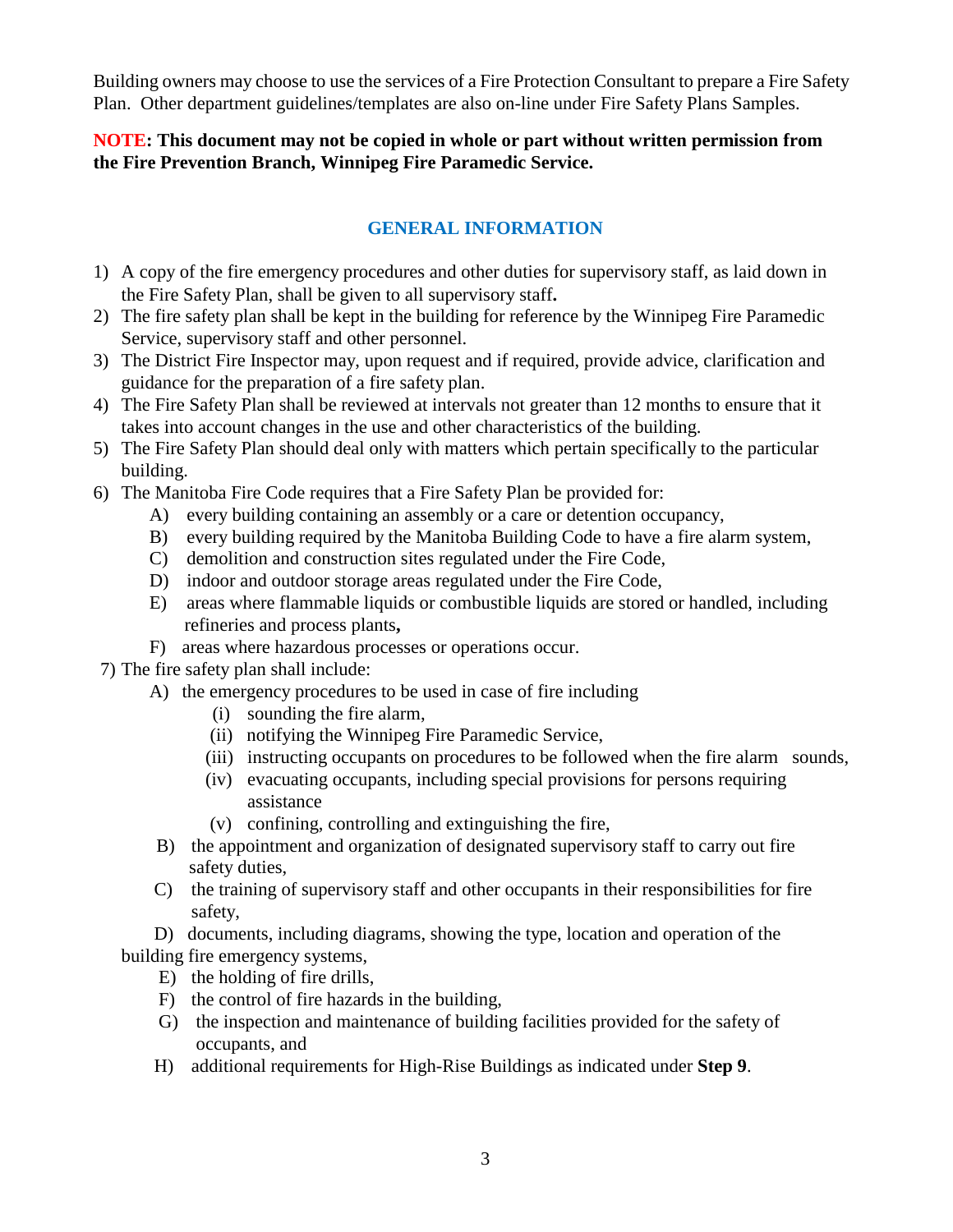#### **STEP 1 - TITLE PAGE**

- 1. The first page or cover page of the fire plan will be titled **Fire Safety Plan** and will include:
	- (i) the business or building name (if applicable) and address of the building,
	- (ii) the person or agency who prepared the plan,
	- (iii) date the plan was prepared
	- (iv) dates the plan was reviewed
	- (v) photo of building (optional)

#### **STEP 2 – TABLE OF CONTENTS**

#### *Select the steps you are using and prepare a table of contents with page numbers.*

#### **STEP 3 - BUILDING DESCRIPTION AND USE**

- 1. *Identify the type of occupancy*, i.e.: residential, hotel, office complex, etc. For an Industrial building be sure to specify if it is a bulk plant, warehouse, mill manufacturing plant, processing plant, repair or storage garage and so forth. Industrial buildings will also have to specify the specific use, i.e.: spray painting operations, processing of raw wood products, storage etc.
- 2. *Physically describe your building,* i.e.: square footage of main floor area, number of stories, basement, type of construction (combustible, non-combustible, combination), year of construction, and so forth.

#### **STEP 4 - IDENTIFYING FIRE PROTECTION SYSTEMS AND EQUIPMENT**

The following list gives a brief description of a number of fire protection and life safety systems which may be present in your building(s).

*Make a list of the fire protection systems and life safety equipment that pertain to your building and give the required descriptions. See Appendix A (pg. 28) for sample.*

#### □ *Fire Alarm System*

 The purpose of a fire alarm system is to alert all occupants of the building that a fire emergency may exist. Where a fire alarm system has been installed with no provisions to transmit a signal to the Winnipeg Fire Paramedic Service, a sign shall be posted at each manually actuated fire alarm pull station requesting that the Winnipeg Fire Paramedic Service be notified and the sign shall include the telephone number of that department, i.e. (9-1-1). A voice communication system is used primarily to provide information and instructions for occupants during an emergency.

 There are **two main types of fire alarm** systems, single stage systems and two stage systems.

- A) A **Single Stage System** sounds a general alarm throughout the facility. This may require total evacuation of the building. The fire alarm system may be activated by a manual pull station, heat detector, smoke detector or a sprinkler flow switch.
- B) Activation of a **Two Stage** fire alarm system will cause an initial intermittent *alert* signal to sound. During this stage the *alert* signal allows staff up to 5 minutes to investigate the cause of the alarm and take appropriate action. This signal is a pre-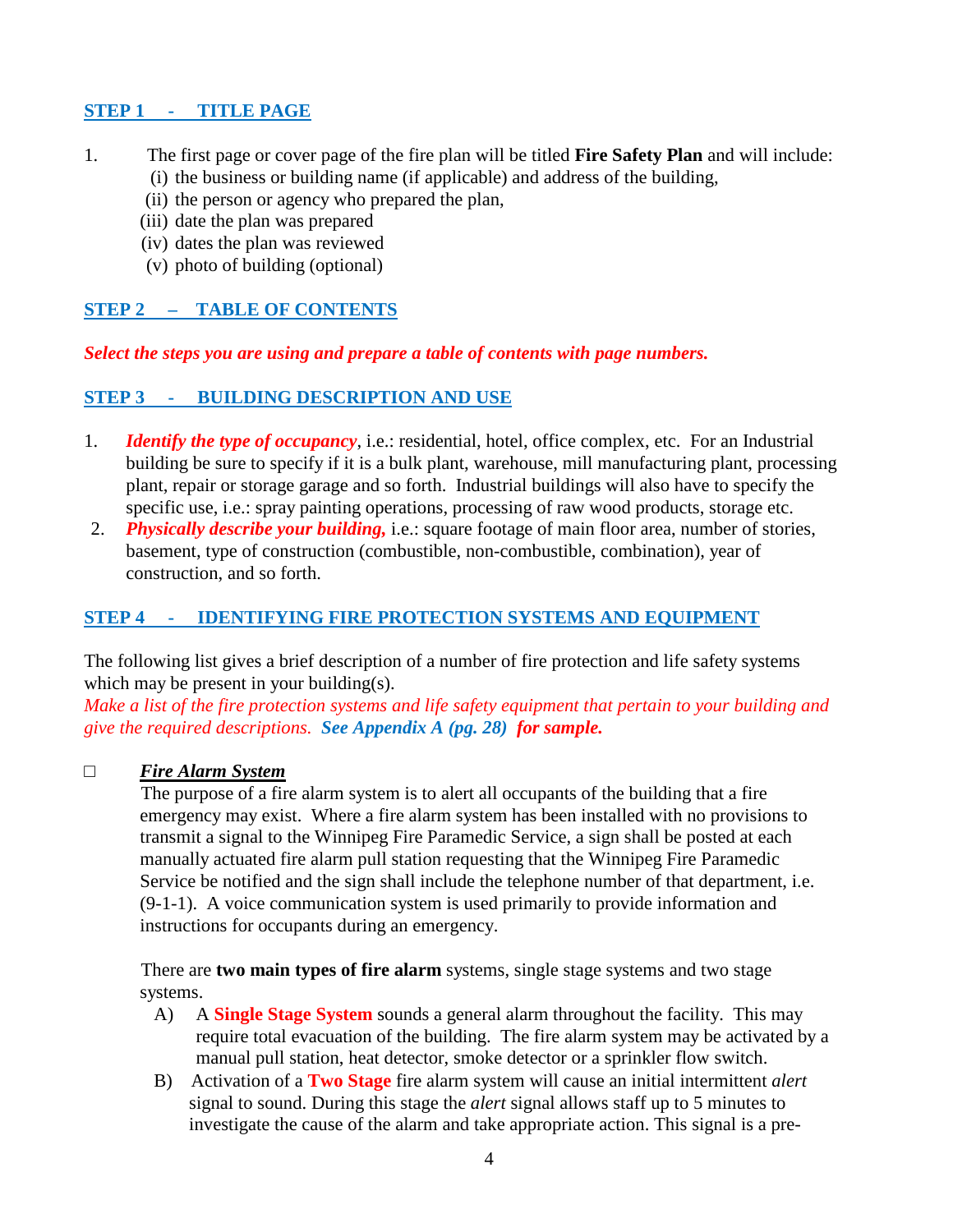signal to the general alarm signal. Upon expiry of the 5 minute intermittent *alert* signal, a secondary general alarm signal will sound. This alarm signal gives a clear indication that complete evacuation of the building is required.

 *Your Fire Safety Plan must indicate if you have a single stage or two stage fire alarm system, whether or not you have a voice communication system, your monitoring company (if applicable) and also the location of the system's annunciator or fire alarm control panel.* 

#### □ *Automatic Sprinkler Systems*

 An automatic sprinkler system is a series of underground and overhead piping designed in accordance with fire protection engineering standards. The system is connected to a water supply such as a storage tank or municipal water supply.

 The system includes a controlling valve, a series of sprinkler heads and a device for actuating an alarm when the system is in operation. The system is usually activated by heat from a fire and discharges water over the fire area. The most common types of systems are wet-pipe systems and dry-pipe systems.

 *Your Fire Safety Plan must identify the type of system(s) in the building and the areas served by them. The location of sprinkler system control valves should be indicated on the appropriate floor plan.* 

#### □ *Standpipe and Hose Systems*

A standpipe system is an arrangement of piping, valves and hose outlets installed in a building or structure in such a manner that water can be discharged through a hose and nozzle for extinguishment of fire. The system is connected to a water supply which permits an adequate supply of water to the hose outlets.

 *Your Fire Safety Plan must indicate if there is standpipe and hose systems in the building. It should also indicate the location of the main control valve.* 

#### □ *Fire Pumps*

Fire pumps are used to ensure that adequate water pressures and flows required for fire fighting by means of automatic sprinklers, standpipes and hose systems are available*. Your Fire Safety Plan should indicate the different types of fire protection equipment (i.e. sprinkler system, standpipe system etc.) that the fire pump serves. The location of the fire pump should be indicated on the appropriate floor plan.* 

#### □ *Fire Department Access (Fire Lanes, Access Panels and Windows, etc.)*

 Fire Department access allows fire fighters and their equipment to gain access to the building. Vehicles parked in a fire lane, excessive vegetation, snow and other forms of obstructions to access routes, fire hydrants and Fire Department connections are not permitted by the Manitoba Fire Code. Maintaining Fire Department access is an ongoing matter. In addition, access into a building may require special consideration. This may include access with a key from a lock box, or other preplanning. *Describe Fire Department access to your building.* 

#### □ *Exits*

An exit is that part of egress that leads from the floor area it serves to a public thoroughfare or to an approved open space. Walls, floors, doors or other means provide a protected path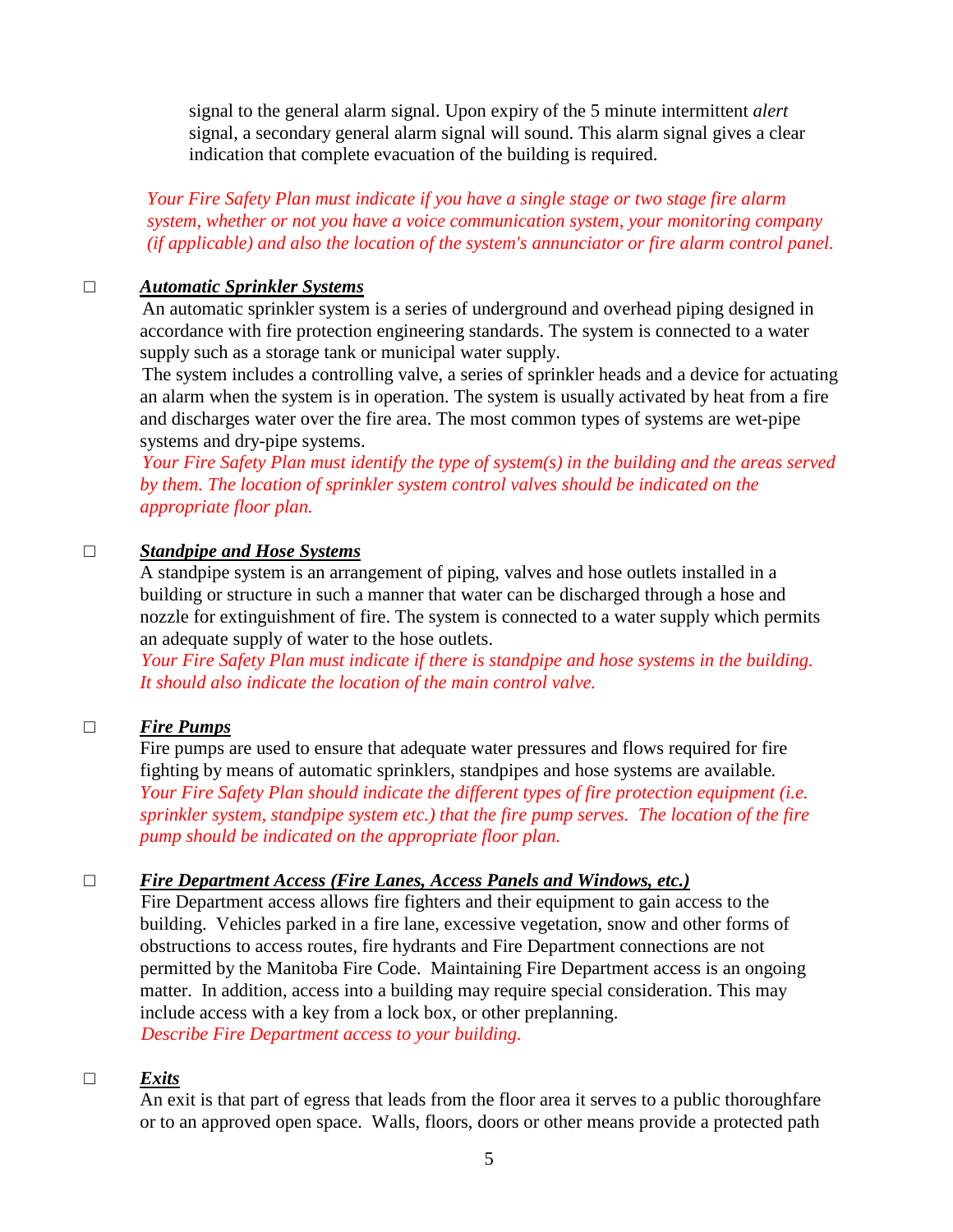which is necessary for occupants to proceed to a place of refuge with reasonable safety. Vertical stair shafts accessed from above or below grade are protected from the remainder of the building provided the doors leading to the shaft are kept closed. *Each exit door will need to be identified on the floor plan.*

#### □ *Emergency Generator*

In some buildings, emergency power is required to ensure the continued operation of fire and life safety equipment and systems in case of loss of normal hydro-electric power. *Describe the type of equipment (i.e. fire alarm system, emergency lighting, elevators, etc.) that the emergency generator serves. Describe the type of generator (gasoline, diesel, propane, natural gas) and the storage tank location if applicable and indicate on floor plan.*

#### □ *Emergency Lighting*

 Emergency lighting ensures that exits, corridors and principal routes providing access to exits are illuminated in the event of a loss of power.

*Describe generally the areas in which self-contained emergency lighting equipment is located. i.e. throughout entire building, only the hallways, etc. Indicate the location of the battery packs or each self-contained emergency lighting unit on the floor plan.*

#### □ *Portable Fire Extinguishers*

Portable fire extinguishers are intended as a first aid measure to cope with fires of limited size. The basic types of fires are Classes A, B and C. Portable fire extinguishers are rated for the corresponding classes of fire they are effective on.

*Indicate location of fire extinguishers on the floor plan. Include if there is a K class fire extinguisher in the kitchen.* 

#### □ *Water Supply*

 The total water supply required for fire fighting purposes may be supplied from various sources such as a city fire hydrants or private fire hydrants, storage tanks (elevated or underground), lakes, rivers, wells, swimming pools or a combination of sources. Water supplies must be accessible to fire fighting equipment.

 *Describe what type of water supply is available for the building. This will be City fire hydrant for most properties.* 

#### □ *Special Extinguishing Systems*

 Special extinguishing systems are used in locations where automatic sprinklers may not be the best solution to fire problems. The locations include areas that contain flammable and combustible liquids, food preparation equipment, and highly sensitive computer or electronic equipment. Special extinguishing systems include dry chemical, wet chemical, halogenated agents, carbon dioxide and foam systems. *Describe what kind of system you have and the location and indicate on floor plan.*

#### □ *Fire Dampers*

Fire damper means a closure consisting of a damper that is installed in an air distribution system or a wall or floor assembly and that is normally held open but designed to close automatically in the event of a fire in order to maintain the integrity of the fire separation. A log or floor plan should be kept of the location of the fire dampers in the building. **See Appendix B** (pg. 29) for more information.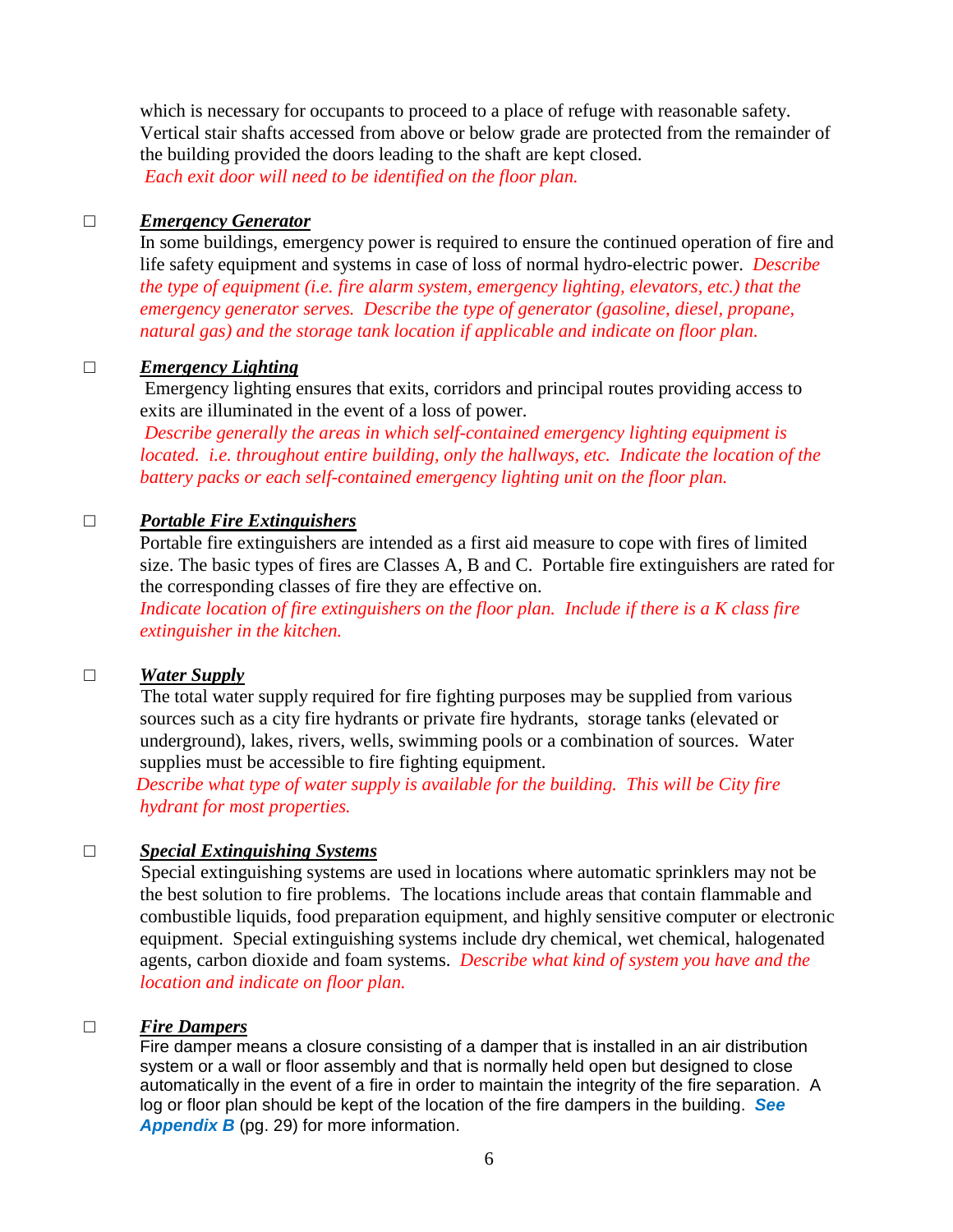#### □ *Fire Fighter Elevator*

 *Indicate if your building has a full service or partial service fire fighter elevator.* See High Buildings (step 10) for more information.

#### □ *Heating, Ventilation & Air Conditioning*

*List the heating systems in your building – boiler, furnace, unit heaters, or electric heat.* 

#### □ *Smoke Alarms*

 A smoke alarm is a self-contained device designed to activate an audible alarm upon detection of fire and/or smoke. They may be battery operated (10 year lithium) or hard-wired and are required in buildings where there is sleeping*.* A smoke alarm is **not** part of a building's fire alarm system.

*Indicate what type of smoke alarms your building has and the locations.* 

#### □ *Carbon Monoxide Alarms*

Carbon Monoxide (CO) alarms detect parts per million (ppm) concentrations of the odourless deadly gas often referred to as the *Silent Killer*. Refer to Manufacturer's instructions for installation locations.

*Indicate if you have CO Alarms in your building and show the locations on the floor plan.*

#### □ *High Buildings*

 High buildings have additional requirements for the central alarm and control facility, elevators, venting and smoke control.

 All elevators should be returned to and kept at street level in fire emergency situations. Subsection 3.2.6. of the Manitoba Building Code specifies detailed size, capacity and operational regulations for fire fighters elevators. For information on Fire Fighters Elevators and Partial Service Fire Fighters Elevators refer to: **Step 10: Additional Requirements for High Rise Buildings.**

Smoke control measures consist of special construction and equipment to limit the movement of smoke in a building. Additional information concerning smoke control measures, fire/smoke dampers and air balancing testing is available from fire inspectors.

#### **STEP 5 - PREPARING FLOOR PLANS**

*Prepare or acquire two sets of floor plans of the building(s). Floor plans should show each level of the building, unless different levels have the same layout. FLOOR PLANS MUST BE EASY TO READ AND CLEARLY IDENTIFIED.* 

- A) Complete the first set of plans indicating the *emergency evacuation routes (main and alternate route*) from each floor level, *exits, and "meeting place"* outside the building. Have a "You Are Here" indicator on posted signs. *See Appendix C(pg. 30)* for sample.
- B) Complete the second set of floor plans indicating *all fire protection systems, life safety equipment and utility controls or areas of special hazards complete with a legend on the floor plan.* Special hazards would include areas with chemicals, high fuel loads, compressed gasses,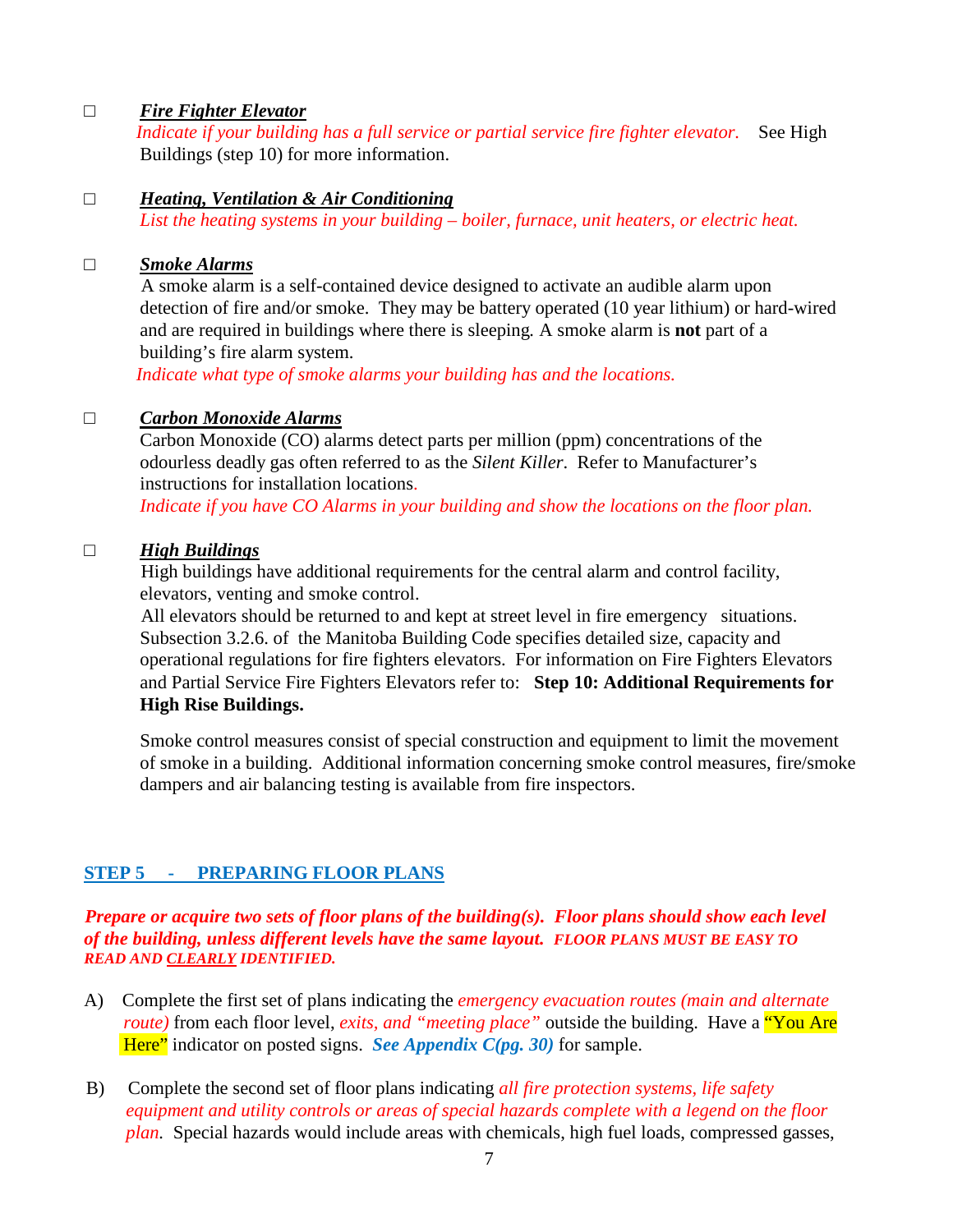high voltage areas, Halon extinguishing systems, CO2 systems and so forth. *See Appendix D (pg. 31)* for sample.

Be sure to include a legend of symbols and their use (refer to NFPA 170, "Standard for Fire Safety and Emergency Symbols") *OR make up your own symbols*.

Building features that should be identified include, but are not necessarily limited to, the following sample legend:

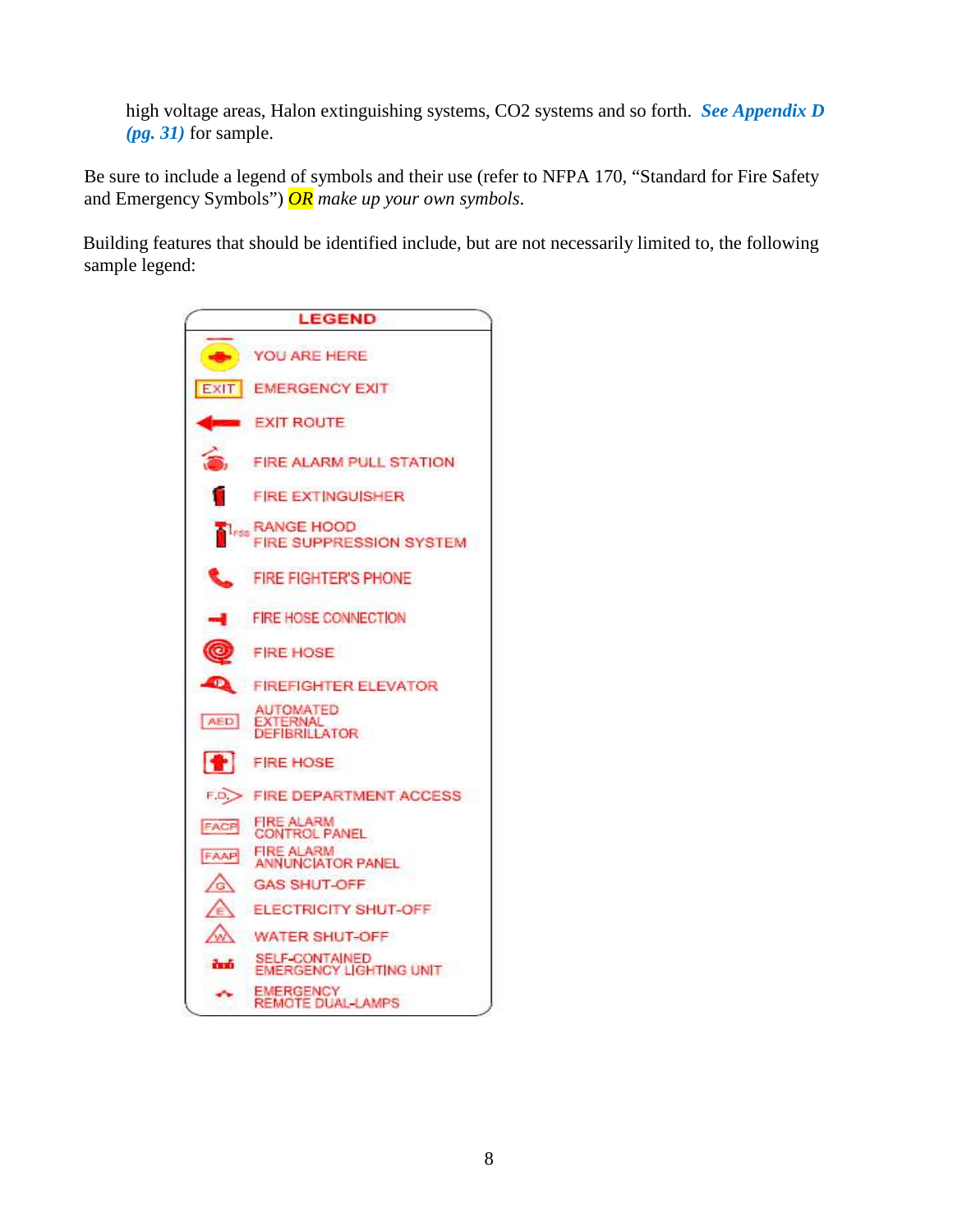#### **STEP 6 - IDENTIFY AND LIST THE HUMAN RESOURCES**

#### *Prepare a list of Human Resources. Your list should have two parts and included phone numbers.*

*The first part* should include such people as the building owner, building manager, building engineer, security personnel, custodial or maintenance staff, supervisory staff or anyone else who may assist in the emergency evacuation of the building. Include phone numbers. *The second part* of the list should include all persons or agencies responsible for the inspection, testing and maintenance of fire protection systems and life safety equipment in your building(s). List the company name, phone number, and the systems they service.

#### **STEP 7 - IDENTIFYING RESPONSIBILITIES**

#### *This section may be copied in full.*

#### **Responsibilities of Owner**

- 1) To ensure the building and facilities comply with the provisions of the Manitoba Fire Code.
- 2) To prepare a Fire Safety Plan in accordance with the requirements of the Manitoba Fire Code
- 3) To provide alternate measures for the safety of occupants during a shutdown of fire protection equipment.
- 4) To post and maintain a copy of the fire emergency evacuation procedures on each floor area.
- *Additional information is available at: http://winnipeg.ca/FPS/FirePrevention/Regulations/Building\_Owner\_Responsibilities. stm*

#### **Responsibilities of Supervisory Staff**

The size of an organization and the number of personnel required to carry out the requirements of the Fire Safety Plan will depend on the size of the building, specific hazards, and the fire safety equipment provided. This may require designation of supervisory staff who must be instructed in the fire emergency procedures before they are given any responsibility for fire safety. Any keys or special devices needed to operate the fire alarm system or provide access to any fire protection systems or life safety equipment shall be readily available to on-duty supervisory staff**.** The Fire Safety Plan must also specify the names and phone numbers of your key holders in case access to the building is required after business hours.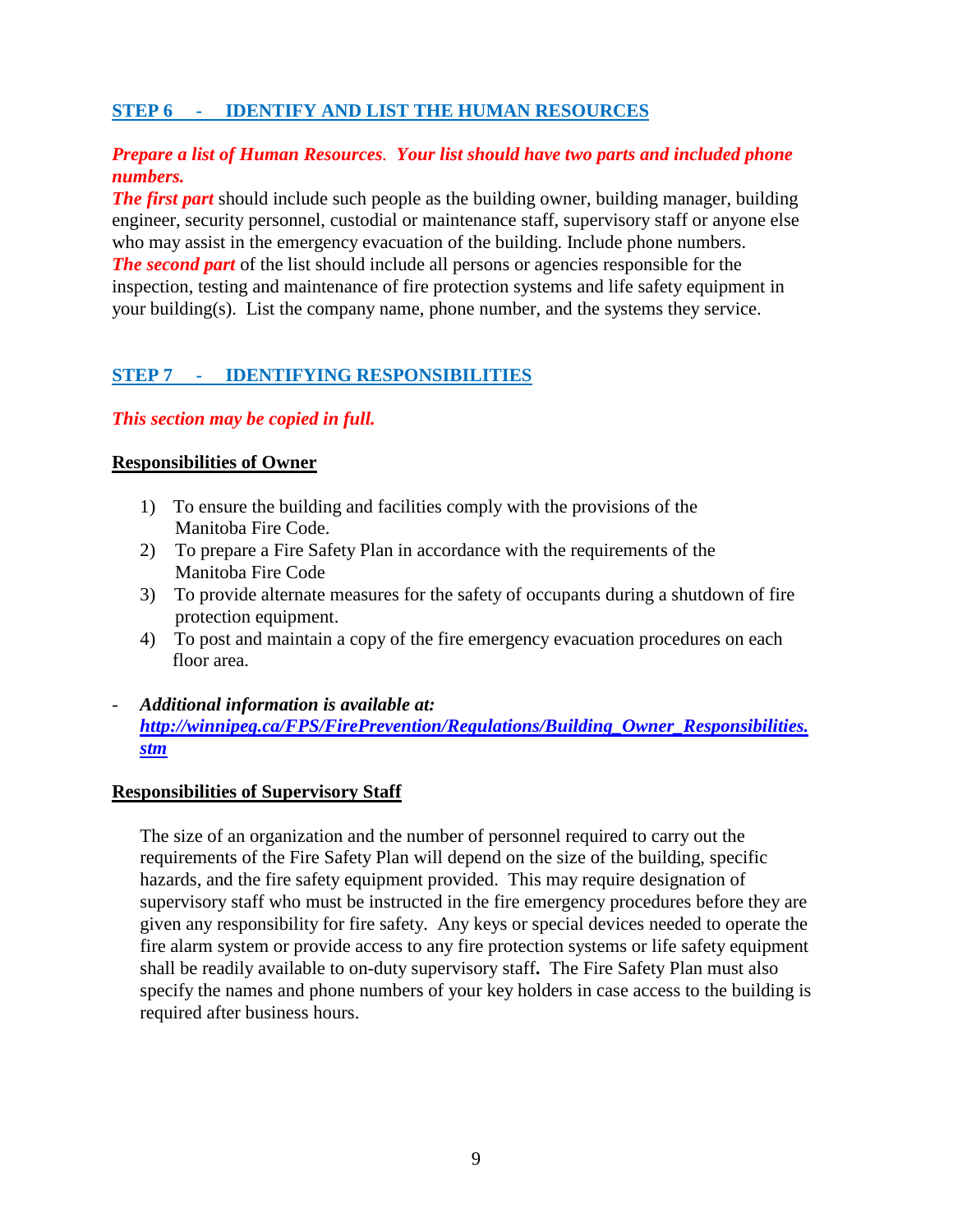#### **Supervisory staff shall:**

- 1) be trained in the fire emergency procedures described in the Fire Safety Plan before they are given any responsibility for fire safety,
- 2) be in charge of the approved Fire Safety Plan and the specific responsibilities of the personnel. (Your plan should specify the responsibilities given to individuals,
- 3) designate and train sufficient assistants to act in positions whenever and wherever an absence may occur,
- 4) educate and train all building personnel and occupants in the use of the existing fire safety equipment, and in the actions to be taken according to the approved Fire Safety Plan,
- 5) ensure that the provisions of the approved Fire Safety Plan are adhered to, updated and maintained at minimum, annually. Any fire safety procedures which apply to them shall be distributed to the occupants.
- 6) ensure that procedures are put in place in the event that a fire protection system is temporarily shut down, i.e. "fire watch" person, notify fire dispatch, etc.

In the event of any shutdown of fire protection equipment or part thereof, the Winnipeg Fire Paramedic Service and the building occupants must be notified and instructions must be posted as to alternate provisions or actions to be taken in case of an emergency. These provisions and actions must be acceptable to the Winnipeg Fire Paramedic Service.

An attempt to minimize the impact of the malfunctioning equipment must be indicated (e.g. whole portions of a sprinkler, fire alarm or standpipe system is placed out of service, service to remaining portions must be maintained) and where necessary, the use of watchmen, bull horns, walkie-talkies, etc. should be employed to notify concerned parties of emergency procedures. Directions for specific situations may be sought from the Winnipeg Fire Paramedic Service, Fire Prevention Branch. In all cases *when a fire alarm system is out of service, hourly fire watch patrols must be implemented immediately.* Fire watch patrols may also be required in the event of a shutdown of other fire protection systems.

 Notify the Winnipeg Fire Paramedic Service by calling Fire Communications at 204-986-6366. The Winnipeg Fire Paramedic Service, Fire Prevention Branch must be called at 204-986-8200 (24 hours) when a fire protection system goes "out of service" as well as when a fire protection system has been repaired and restored "back in service".

#### **Responsibilities of Building Occupants**

- 1) **To be familiar with:**
	- the evacuation procedures as outlined in the Fire Safety Plan or as posted in the building,
	- the location of fire alarm system manual pull stations and exits,
	- the location of fire hose, portable fire extinguishers and other fire protection equipment,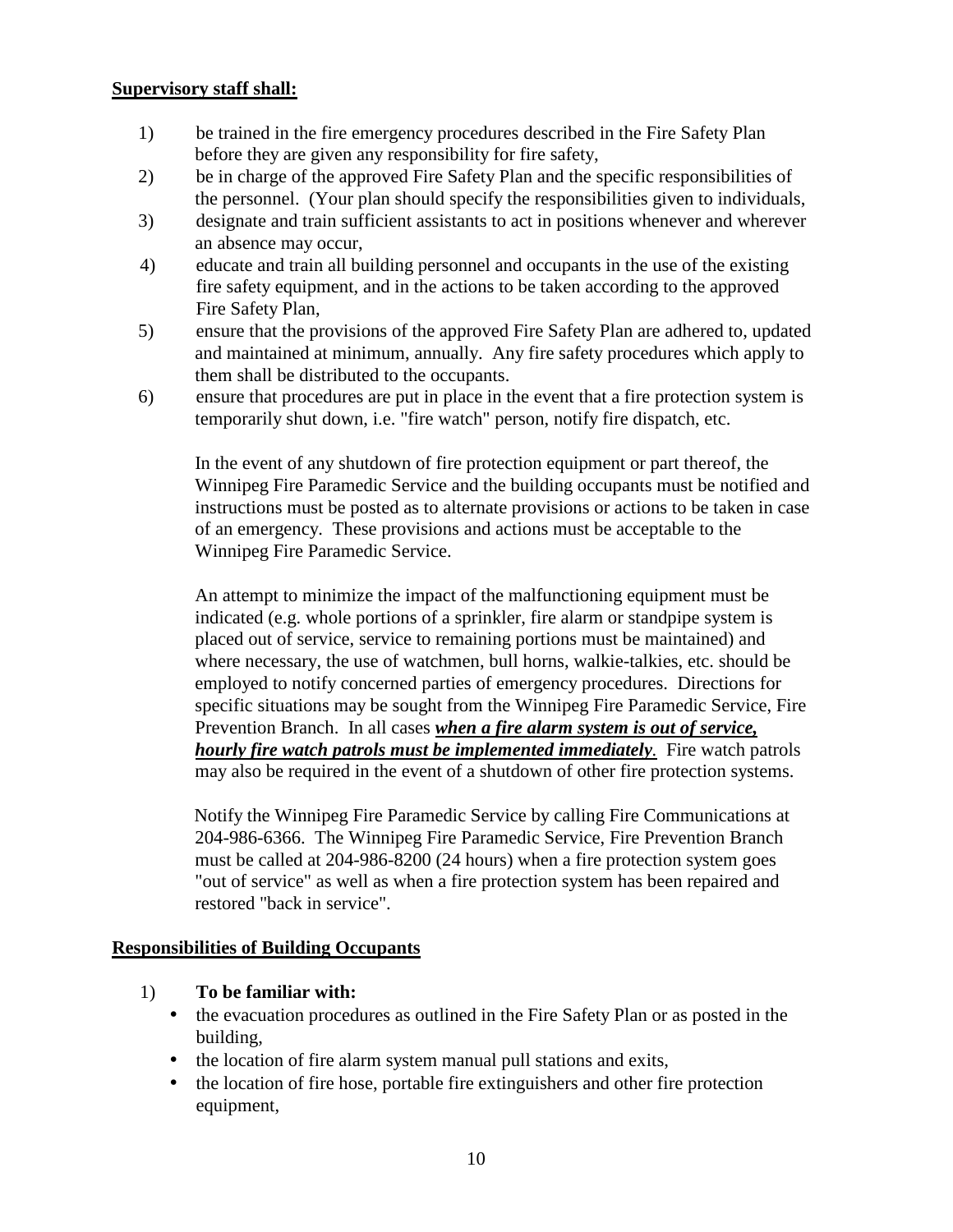• the correct municipal address of the building.

#### 2) **To avoid fire hazards in the building by:**

- not permitting the accumulation of combustible materials in and around buildings,
- being aware of dangerous ignition sources, i.e.: combustibles left on stove elements, worn extension cords, oily rags, overheating equipment, careless smoking, careless cooking etc.
- reporting burnt out bulbs in exit signs,
- reporting fire or exit doors which are inoperable or wedged open,
- ensuring that exit routes, stairwells, etc. are not used for storage or otherwise obstructed,
- reporting to management, any fire hose and portable extinguishers or any other fire protection or life safety equipment which are not in good repair and ready for use,
- ensuring that fire lanes are kept clear and accessible for Winnipeg Fire Paramedic Service and/or Paramedic use.

#### **STEP 8 - DESIGNATING RESPONSIBILITY**

#### *This section may be copied in full but then you MUST specifically describe the responsibilities for each designated person in your building.*

#### *Designate appropriate staff to:*

- 1) **Notify the Winnipeg Fire Paramedic Service** of the emergency condition i.e.: ensure the fire alarm system has been activated and call 9-1-1 even if the fire alarm system is monitored. When a building's fire alarm system is monitored and an alarm has been activated, an outside contracting agency, typically called a central station, receives the alarm and initiates an emergency response by calling the Winnipeg Fire Paramedic Service and representatives of the building.
- 2) **Sound the fire alarm**. These procedures should also include training of authorized personnel for silencing fire alarm and alert signals under specified conditions. If special keys or devices are required to operate the alarm system, they should be readily available to supervisory staff on duty. Such persons should have a working knowledge of the fire alarm system and how it is reset. The procedure laid down for the occupants to follow at the sound of an alarm will vary slightly, depending on the type of fire alarm system with which the building is equipped, i.e.: single stage or two stage system,
- 3) **Instruct occupants** on the procedures to be followed when the fire alarm system's audible/visual signalling devices sound/flash and supervise the evacuation of the building occupants. This may be accomplished by training and designating Fire Wardens or other key personnel to perform duties in fire prevention and emergency evacuation. In such a case, your Fire Safety Plan would include a list of the individuals who have been designated as Fire Wardens (or their alternates) along with their respective responsibilities. You may have to designate Fire Wardens and other fire safety responsibilities to different individuals who work during different times of the day.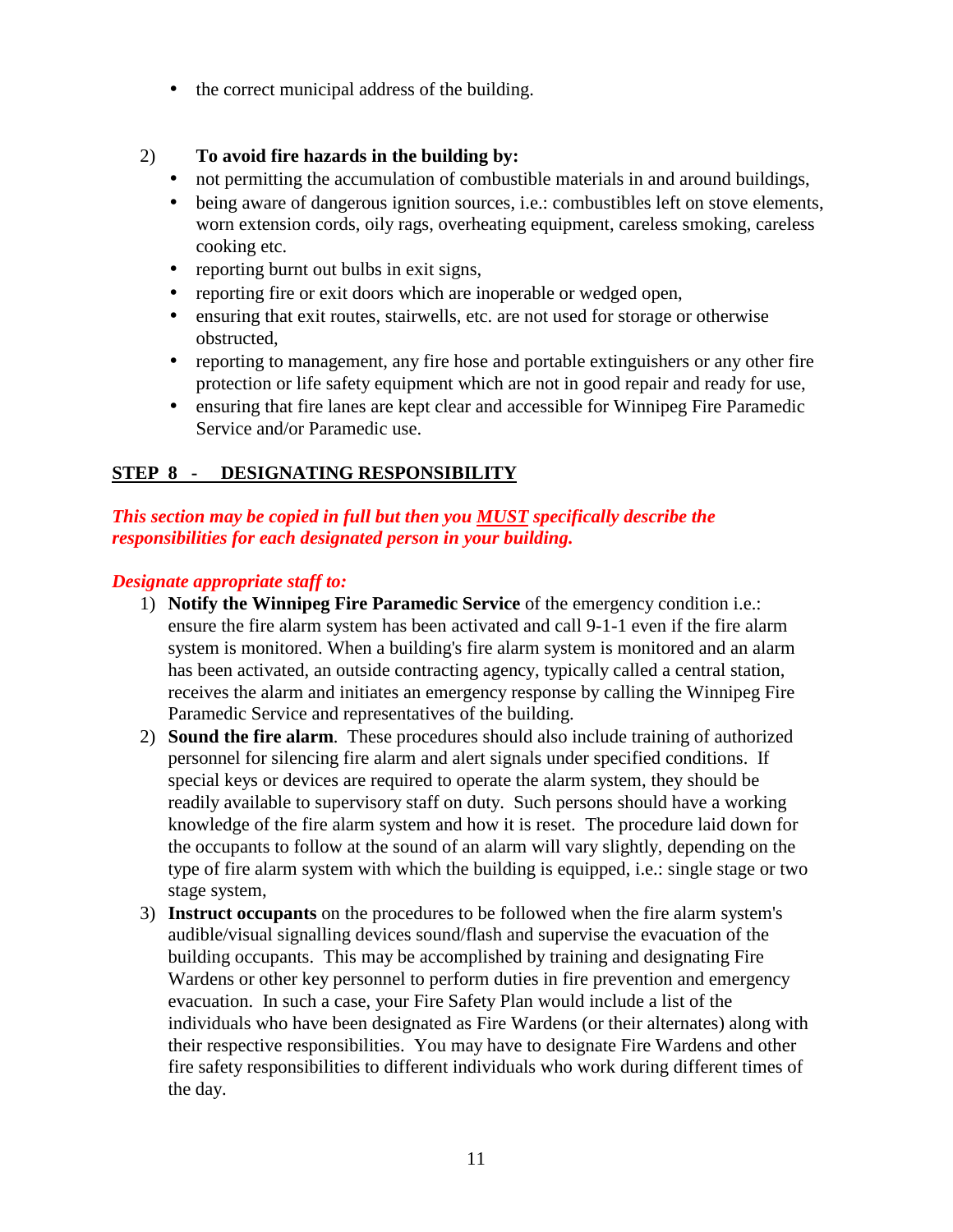- 4) **Check areas** of the building which may be of concern during an evacuation procedure. This would include areas such as washrooms, storerooms, laundry rooms and so forth.
- 5) **Assist or provide special provisions** for the evacuation of disabled persons. Your Fire Safety Plan should specifically state the provisions and procedures to follow. Some occupants of a building may require special assistance during evacuation because cognitive or physical limitations make them unable to proceed independently to a place of safety. Fire safety for these persons will depend to a large extent on preplanning and on their awareness of the fire protection measures incorporated into the building. In some buildings, it may be appropriate to advise such occupants of these provisions by posted notices, handouts or other suitable means. In certain residential occupancies, such as hotels or motels, staff should be aware of rooms occupied by persons requiring special assistance during evacuation and should inform the responding Winnipeg Fire Paramedic Service of these locations.
- 6) **Meet the Winnipeg Fire Paramedic Service** to provide access and information to fire fighters.
- 7) **Ensure that the fire alarm system is** *not silenced* **until the cause of the alarm is verified and** *not reset* **until the Winnipeg Fire Paramedic Service has responded and the cause of the alarm has been investigated and determined.**
- 8) **Confine, control and extinguish the fire**. For example, in the event that a small fire cannot be extinguished with the use of a portable fire extinguisher or the smoke presents a hazard to the operator, then the door to the area should be closed to confine and contain the fire. Leave the fire area, activate the fire alarm system by pulling the nearest manual pull station, ensure the Winnipeg Fire Paramedic Service has been notified and wait outside for the firefighters to arrive on the scene.
- 9) **Conduct fire drills.** The purpose of fire drills is to ensure that the occupants and staff are totally familiar with emergency evacuation procedures, resulting in orderly evacuation with efficient use of exit facilities. Ideally, fire drills should begin with practices on each floor or area. The Voice Communication System should be used where available. Following each drill, all persons of delegated responsibility should attend a debriefing to report on their actions and the reactions of the occupants. Fire drills shall be held at intervals not greater than 12 months for the supervisory staff except as indicated otherwise in this document. A fire safety plan is of little value if it is not reviewed periodically so that all supervisory staff are familiar with their responsibilities. A fire drill, then, is at least a review of the Fire Safety Plan by supervisory staff. The extent to which non-supervisory staff participate in a fire drill should be worked out in cooperation with the Winnipeg Fire Paramedic Service. The decision as to whether all occupants should leave the building during a fire drill will depend on the nature of the occupancy. It may be necessary to hold additional fire drills outside normal working hours for the benefit of employees on afternoon or night shifts who should be as familiar with fire drill procedures as those who work during the day. If full scale fire drills are not possible during non-regular working hours, arrangements should be made so that night-shift supervisory staff can participate in fire drills conducted during the daytime.
- 10) **Oversee and arrange for the inspection**, testing and maintenance procedures of fire protection equipment and other building systems. Provide records (where required) of all testing procedures for examination by the Winnipeg Fire Paramedic Service.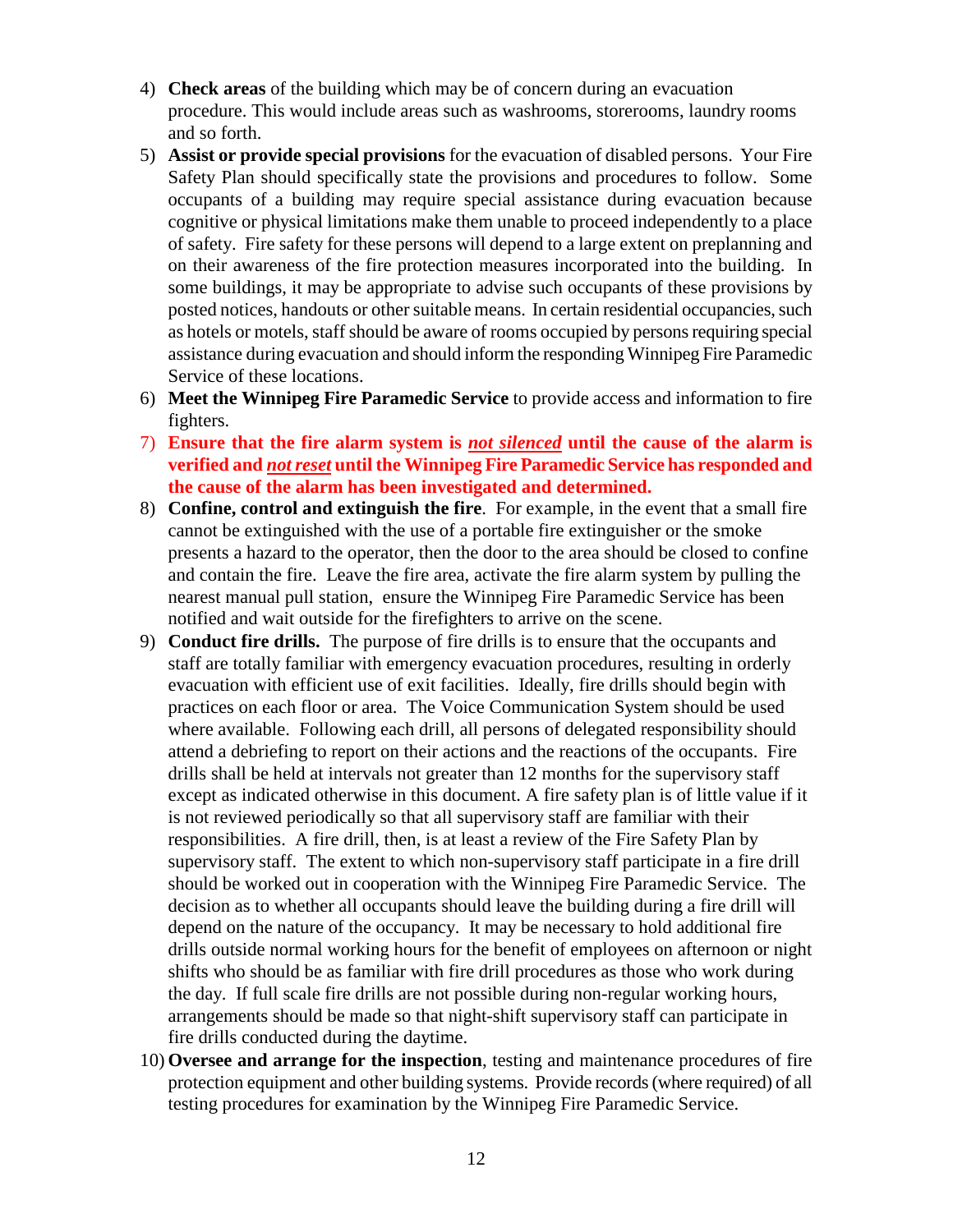#### **STEP 9 - INSTRUCTIONS TO OCCUPANTS ON FIRE PROCEDURES**

- Instructions to occupants on fire procedures will vary according to the nature of the occupancy, the hazards involved, the occupant load, the type of fire protection equipment, and so forth.
- Instructions to occupants on fire procedures **must be specific to your building.** This may be determined in co-operation with the Winnipeg Fire Paramedic Service.

#### **In the Event of Discovering a Fire Occupants Will:**

- Leave the fire area and take a key.
- Close and latch all doors behind you.
- Activate the fire alarm using a pull station to notify all building occupants.
- Telephone the Winnipeg Fire Paramedic Service, dial **9-1-1** (never assume this has been done!) Know and give the correct address and location of the fire.
- Use exit stairwells to leave the building immediately.
- Do **NOT** use elevators. They may fail to operate if power to the building is lost.
- Do not return until it is declared safe to do so by the Winnipeg Fire Paramedic Service.
- **If you are in a suite and a fire alarm is heard:**
- Before opening the door, feel the door knob for heat. If it's not hot, brace yourself against the door and open it slightly. If you feel air pressure or a hot draft, close the door quickly. If you find no fire or smoke in the corridor, take the room key, close the door behind you and leave by the nearest exit stairwell.
- If you encounter smoke in the corridor or stairwell, consider taking the corridor to the other side of the building where another stairwell may be clear, or return to your suite.
- **If you cannot leave your suite or have returned to it because of fire or heavy smoke, remain in your suite and:**
- Close the door.
- Unlock the door for possible entry by fire fighters.
- Dial **9-1-1** and tell the Winnipeg Fire Paramedic Service where you are; If possible, signal to fire fighters by waving a sheet or towel out a window to attract their attention.
- Seal all cracks where smoke can get in by using wet towels or sheets. Seal mail slots, transoms and central air conditioning outlets if necessary. (A roll of wide, strong masking tape or duct tape is useful.)
- Crouch low to the floor if smoke enters the room. More Oxygen is available near the floor and it is cooler.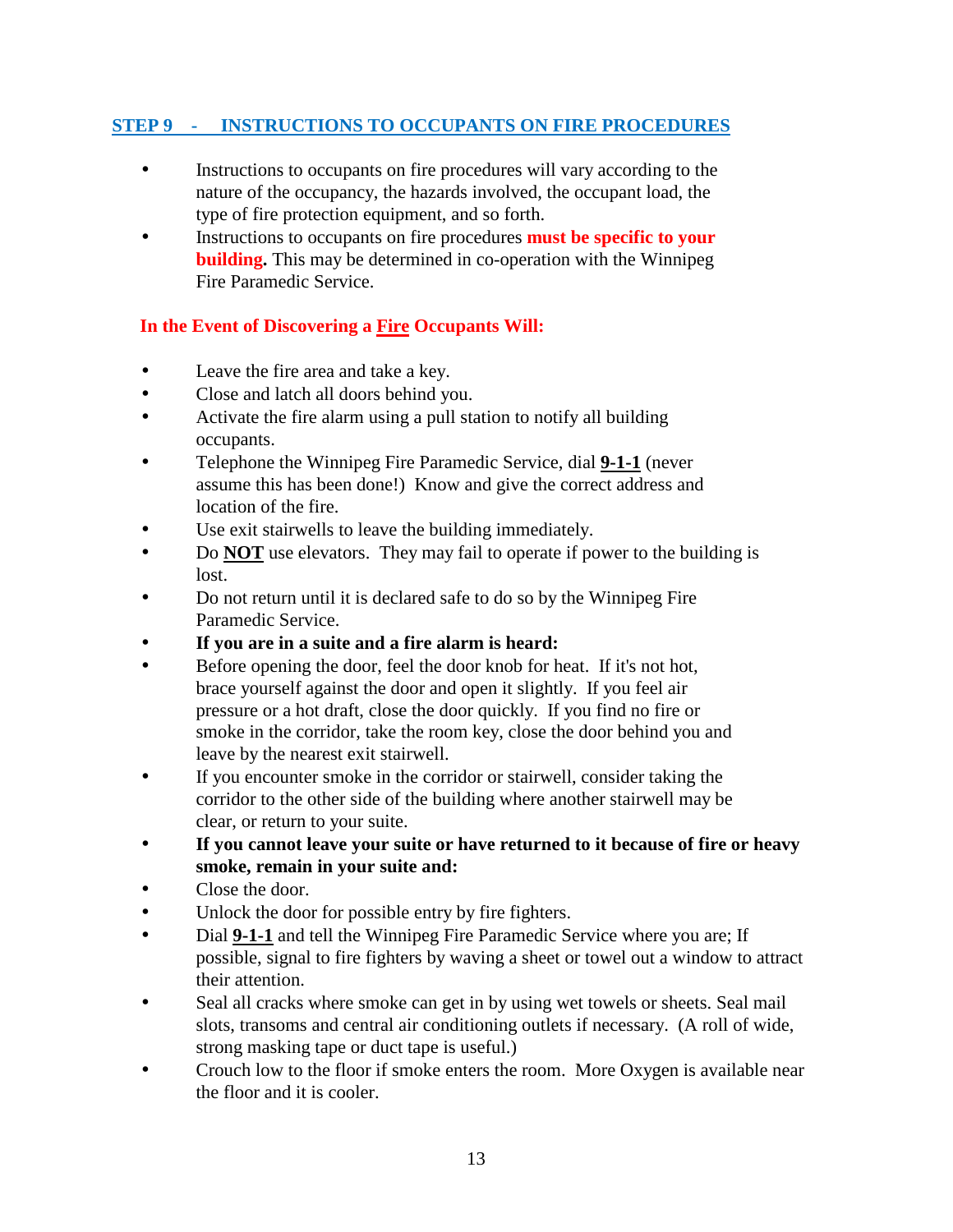- If possible, move to a balcony or most protected room and partially open the window for air (close the window if smoke comes in.)
- Wait to be rescued. Remain calm. Do not panic or jump.
- Listen for instructions or information which may be given by authorized personnel over loudspeakers.

At least one copy of the "Fire Emergency Procedures" shall be *prominently posted* on each floor area**.** *You may choose a sample which follows and post in your building.*

**Single Stage Fire Alarm System** and **No Elevators**

# **IN CASE OF FIRE**

# **UPON DISCOVERY OF FIRE**

- $\triangleright$  Leave the Fire area immediately
- $\triangleright$  Close and latch all doors behind you
- $\triangleright$  Activate the fire alarm pull station to notify building occupants
- $\triangleright$  Leave the building immediately via the nearest exit
- Telephone the Winnipeg Fire Paramedic Service DIAL 9-1-1

# **UPON HEARING FIRE ALARM**

- $\triangleright$  LEAVE the BUILDING immediately via nearest exit
- $\triangleright$  Take your keys
- $\triangleright$  CLOSE and latch DOORS behind you do not lock

# **IF YOU ENCOUNTER HEAVY SMOKE**

- $\triangleright$  STAY in your suite IF you are UNABLE TO EXIT
- $\triangleright$  DIAL 9-1-1 and await further instructions

# **REMAIN CALM**

# **WARNING**

Tampering with any fire protection systems and equipment is a criminal offence subject to a heavy fine, imprisonment or both. ISSUED BY THE FIRE & PARAMEDIC CHIEF.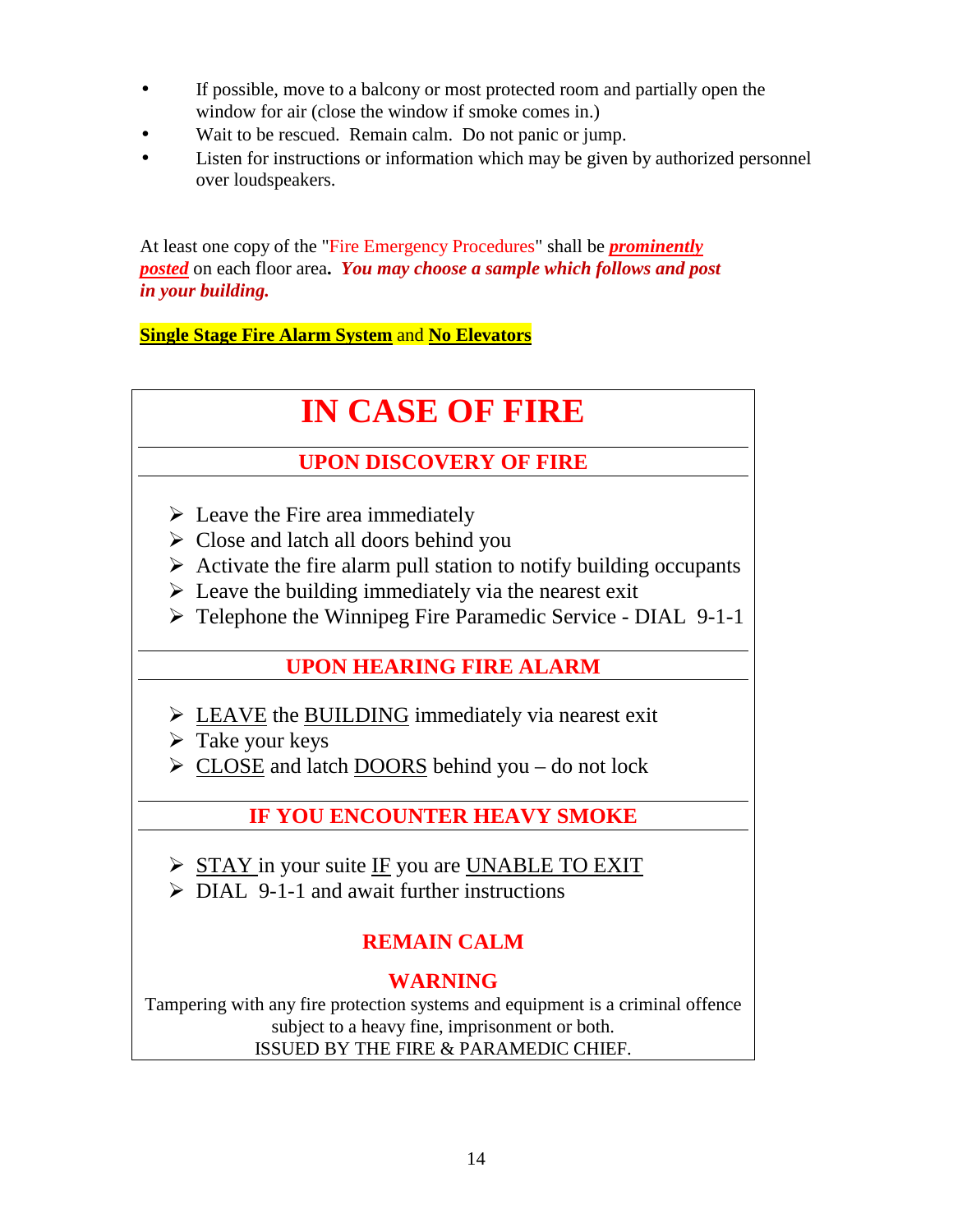# **IN CASE OF FIRE**

# **UPON DISCOVERY OF FIRE**

- $\triangleright$  Leave the Fire area immediately
- $\triangleright$  Close and latch all doors behind you
- $\triangleright$  Activate the fire alarm pull station to notify building occupants
- $\triangleright$  Leave the building immediately via the nearest exit or stairwell exit
- $\triangleright$  Telephone the Winnipeg Fire Paramedic Service DIAL 9-1-1

# **DO NOT USE ELEVATORS**

### **UPON HEARING FIRE ALARM**

- LEAVE the BUILDING immediately via nearest exit or stairwell exit
- $\triangleright$  Take your keys
- $\triangleright$  CLOSE and latch DOORS behind you do not lock

### **IF YOU ENCOUNTER HEAVY SMOKE**

- $\triangleright$  Return to or stay in your suite or office if you are unable to leave by an alternate exit.
- $\triangleright$  DIAL 9-1-1 and await further instructions

### **REMAIN CALM**

### **WARNING**

Tampering with any fire protection systems and equipment is a criminal offence subject to a heavy fine, imprisonment or both. ISSUED BY THE FIRE & PARAMEDIC CHIEF.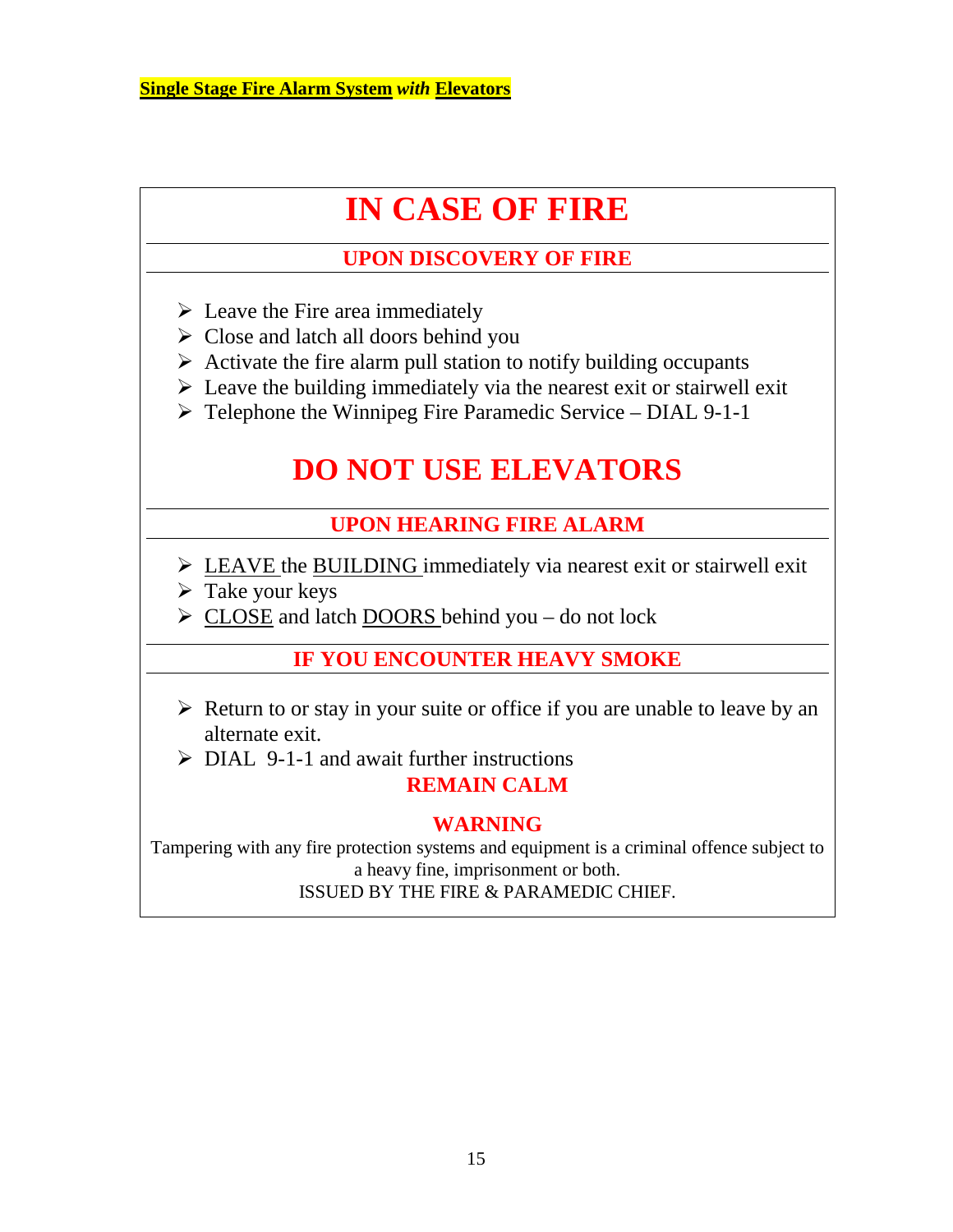# **IN CASE OF FIRE**

# **UPON DISCOVERY OF FIRE**

- $\triangleright$  Leave the Fire area immediately
- $\triangleright$  Close and latch all doors behind you
- $\triangleright$  Activate the fire alarm pull station to notify building occupants
- $\triangleright$  Leave the building immediately via the nearest exit or stairwell exit
- $\triangleright$  Telephone the Winnipeg Fire Paramedic Service DIAL 9-1-1

# **DO NOT USE ELEVATORS**

# **UPON HEARING FIRE ALARM**

INTERMITTENT SIGNAL-

 $\triangleright$  Stand by and prepare to leave the building

IF CONTINUOUS SIGNAL-

- $\triangleright$  LEAVE the BUILDING immediately via nearest exit or stairwell exit
- $\triangleright$  Take your keys
- $\triangleright$  CLOSE and latch DOORS behind you do not lock

# **IF YOU ENCOUNTER HEAVY SMOKE**

- $\triangleright$  Return to or stay in your suite or office if you are unable to leave by an alternate exit.
- $\triangleright$  DIAL 9-1-1 and await further instructions **REMAIN CALM**

# **WARNING**

Tampering with any fire protection systems and equipment is a criminal offence subject to a heavy fine, imprisonment or both. ISSUED BY THE FIRE & PARAMEDIC CHIEF.

*Red lettering on a white background is an effective colour combination for these signs.*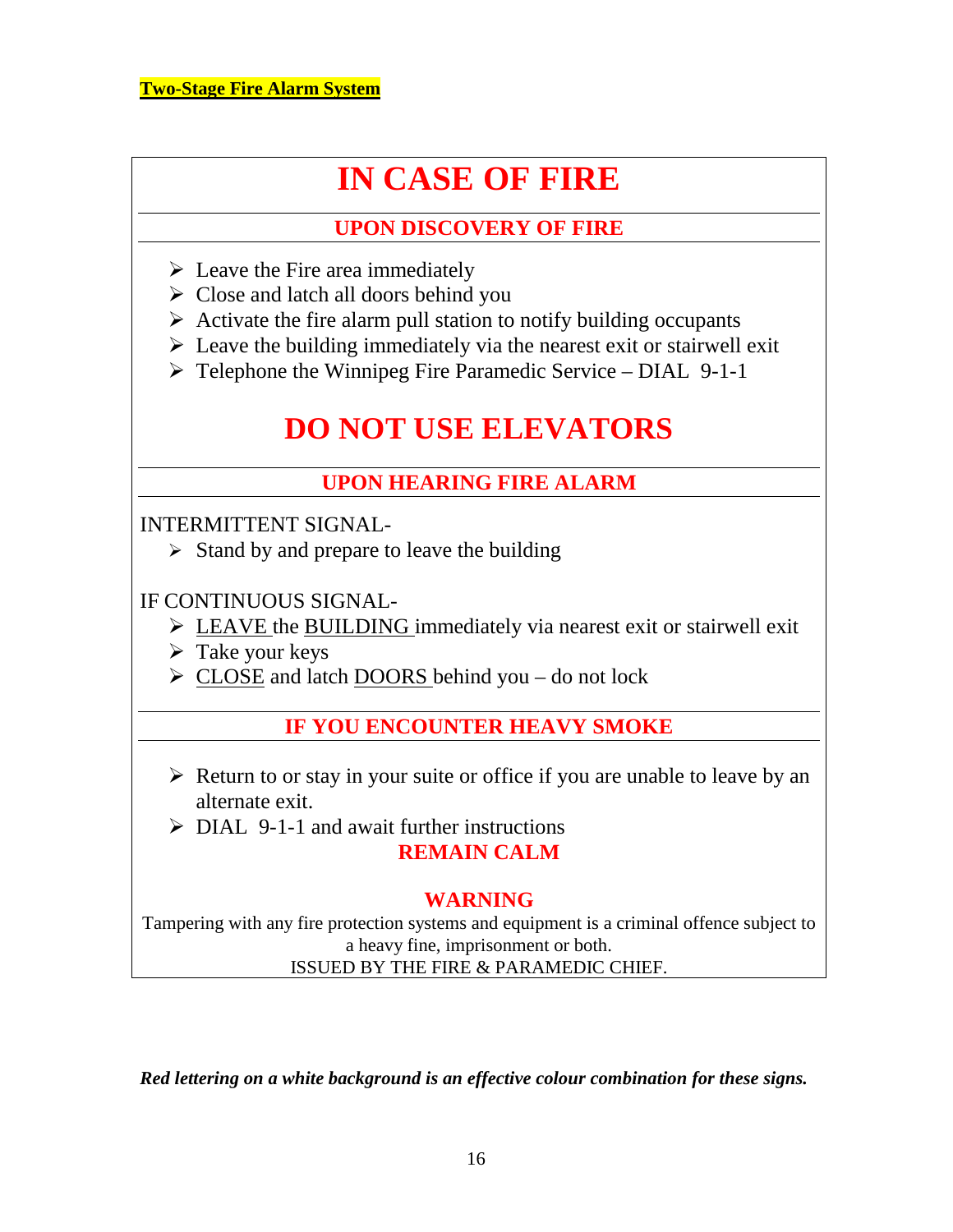### **STEP 10 - ADDITIONAL REQUIREMENTS FOR HIGH RISE BUILDINGS**

(Within the scope of the Manitoba Building Code)

This applies to a building:

- A) of Group A, D, E or F major occupancy classification that is more than
	- (i) 36m high, measured between grade and the floor level of the top storey**,** or
	- (ii) 18 m high, measured between grade and the floor level of the top storey**,** and in which the cumulative or total occupant load on or above any storey above grade, other than the first storey, divided by 1.8 times the width in metres of all exit stairs at that storey**,** exceeds 300,
- B) containing a Group B major occupancy in which the floor level of the highest storey of that major occupancy is more than 18 m above grade**,**
- C) containing a floor area or part of a floor area located above the third storey designed or intended as a Group B, Division 2 occupancy, and
- D) containing a Group C major occupancy whose floor level is more than 18 m above grade.

 Modern high rise buildings contain specialized equipment which is provided by the Manitoba Building Code to ensure safety to both occupants and fire fighters in the event of an emergency situation. In addition to fire equipment and life safety systems outlined in previous sections of this document, high rise buildings may contain fire fighter's elevators, smoke control systems or smoke removal systems.

 Part 7 of the Manitoba Fire Code outlines testing and maintenance requirements when such equipment is installed. It is necessary to establish what equipment is installed and consequently what testing and maintenance procedures are required to ensure code compliance.

 In addition to maintenance procedures, the fire safety plan must include specific fire fighting procedures for high rise buildings. These procedures must be prepared jointly by the Winnipeg Fire Paramedic Service and building owner/manager.

 The following information is provided to ensure basic code compliance. This information will also assist the owner in understanding how specialized equipment was designed to operate and consequently proper maintenance and testing can be established.

 Prior to developing procedures for your building, an audit of specialized equipment must be done.

#### **THE FIRE SAFETY PLAN FOR HIGH BUILDINGS SHALL INCLUDE:**

- 1 **Keys**  Keys for elevators, fire alarm and voice communications systems, locked stair doors, hose cabinets, ventilation systems, etc., must be provided for responding fire fighters. These keys must be located in a readily accessible location, acceptable to the Winnipeg Fire Paramedic Service. It is recommended that building owners/managers contact the Winnipeg Fire Paramedic Service regarding placement of required keys.
- 2) **Training** of supervisory staff in the use of the voice communication system,
- 3) **Procedures** for the use of elevators.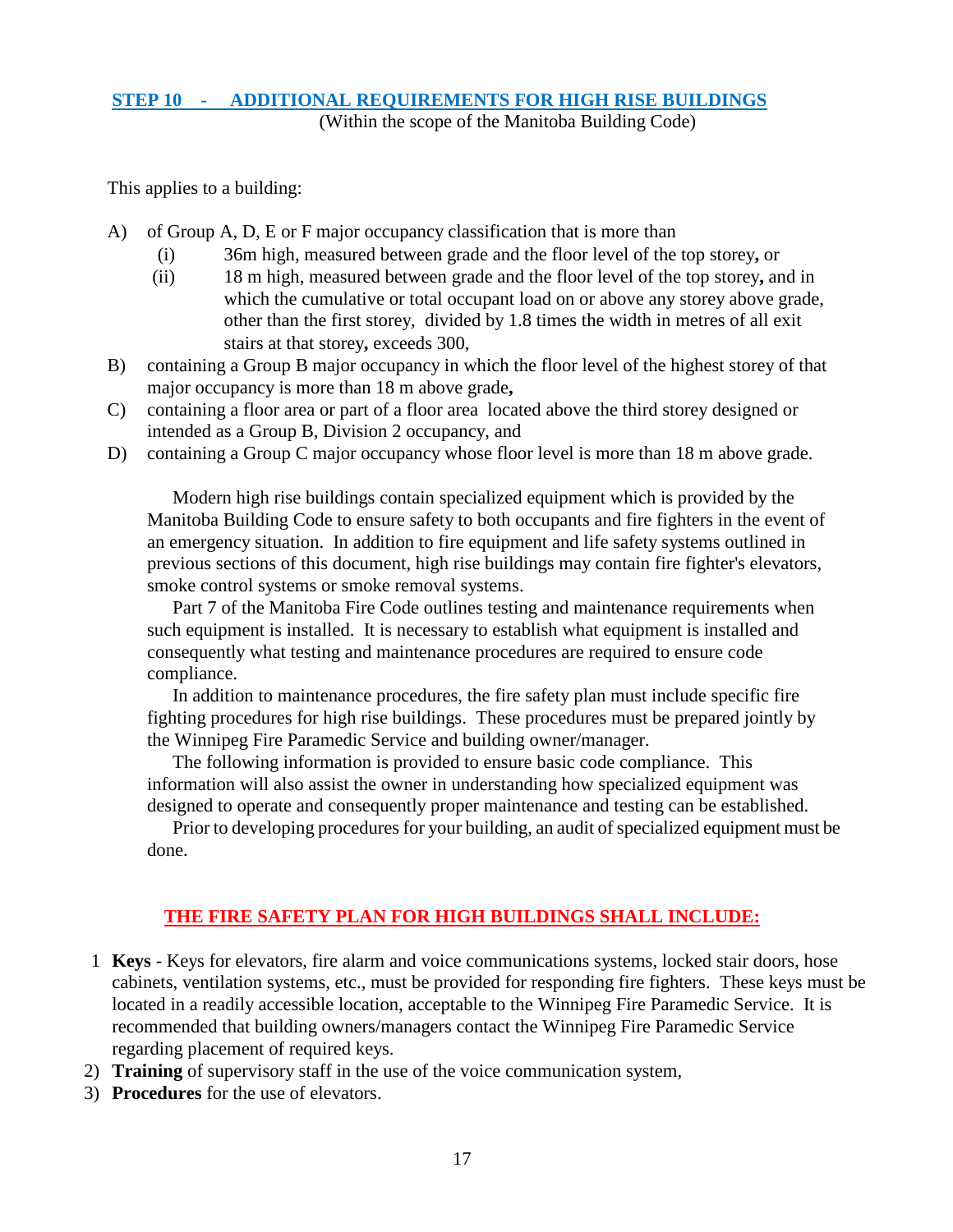**Fire Fighters Elevator** has a symbol indicated by a red fire fighter's helmet on a contrasting background and shall be used exclusively to identify fire fighter's elevators that comply with the Manitoba Building Code. This identification shall be located on the elevator entrance frame or adjacent to it at the emergency recall level and also inside the car adjacent to the in-car emergency switch. The identification on the entrance frame, or adjacent to it, shall be a minimum of 50mm in height and the identification in the car shall be a minimum of 10 mm in height. This applies to High Buildings built after 1973. Keys for the operation of fire fighters' elevators must be provided in lock boxes or break-glass boxes located in the elevator lobby and at the central alarm and control facility.

**Fire Fighters Elevator - Partial Service** is required in older residential buildings (High Division I buildings) which as per By-Law 4304/86 required upgrading of elevators for use by fire fighters. The requirements for upgrading of these elevators are not nearly as extensive as a new building built after 1973. Keys for the operation of fire fighters' elevators must be provided in lock boxes or break-glass boxes located in the elevator lobby and at the control facility. The fire fighters' elevator shall be identified by the words "fire fighters partial service" on the elevator entrance frame or adjacent to it.

- 4) **Actions** to be taken by supervisory staff in initiating any smoke control or other fire emergency systems installed in a building in the event of fire until the Winnipeg Fire Paramedic Service arrives,
- 5) **Instructions** to the supervisory staff and the Winnipeg Fire Paramedic Service for the operation of the systems referred to in Sentence 4, and
- 6) **Procedures** established to facilitate Winnipeg Fire Paramedic Service access to the building and fire location within the building**.**
- 7) **A copy** of the Fire Safety Plan shall be kept at the central alarm and control facility.
- 8) **Fire drills** shall be held at intervals not greater than 2 months.

#### **STEP 11 - ADDITIONAL REQUIREMENTS FOR INDUSTRIAL BUILDINGS**

#### *Dangerous Goods*

- Where dangerous goods are stored or handled, the fire safety plan must include the names, addresses and telephone numbers of persons to be contacted in case of fire during non-operating hours.
- Specify methods to control a fire emergency and to safely and efficiently recover radioactive materials.
- Provide names, addresses and telephone numbers of primary and alternate sources of expert radiation safety advice and assistance as well as the locations of sources of radiation survey instruments.
- Individual storage areas used for the indoor storage of dangerous goods must be clearly identified by posting placards conforming to the *Transportation of Dangerous Goods Regulations.*

#### *Indoor Storage (General Requirements)*

- Identify product classifications for each part of a building where different product classifications are stored.
- Identify the method of storage including:
	- o Aisle widths for rack storage
	- o Maximum permitted storage heights (must be posted with signs).
	- o Maximum permitted size of *individual storage areas* (must be posted with signs)*.*
- In buildings with sprinkler systems, identify the sprinkler system design criteria, inside and outside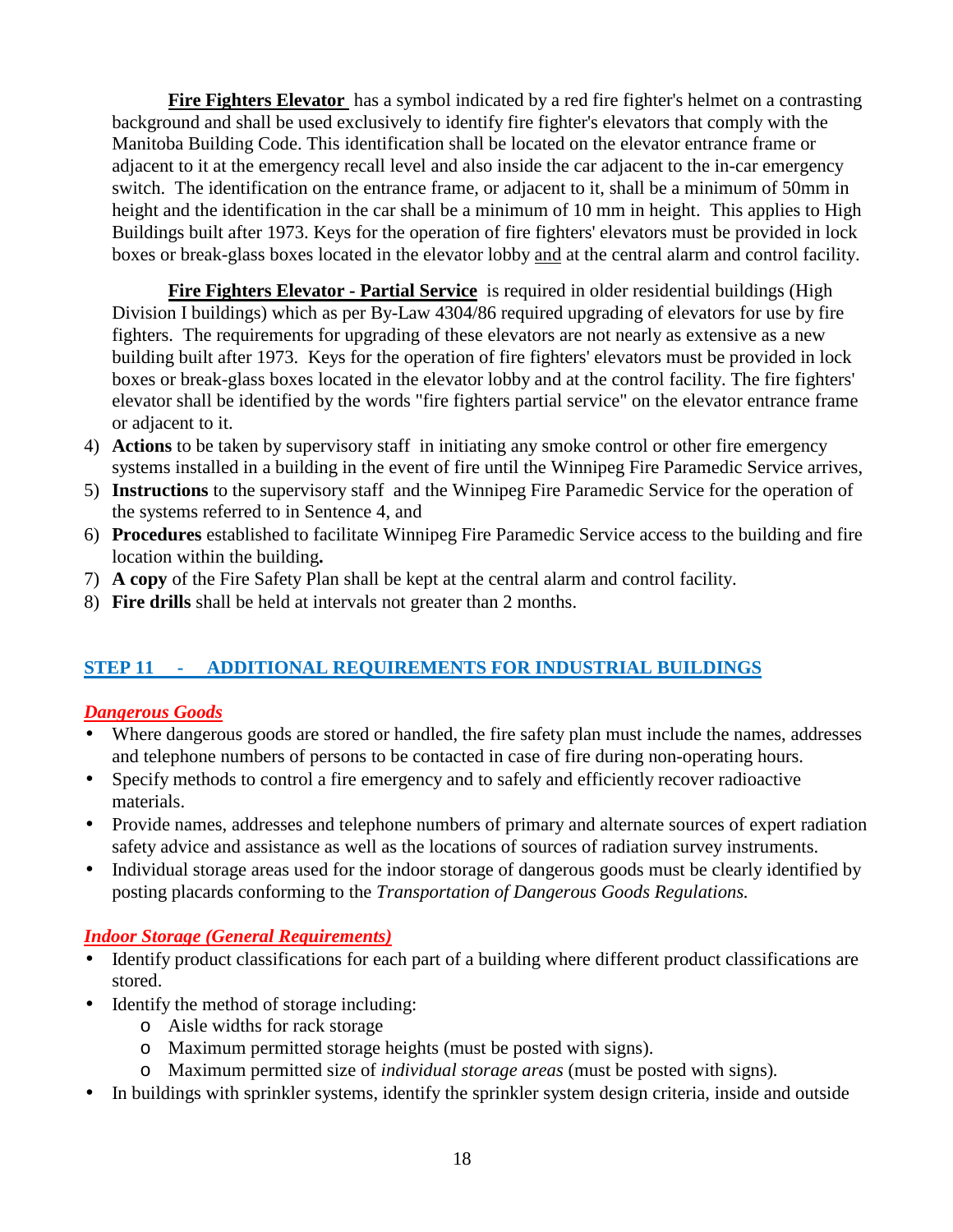hose allowances, and results of the benchmark sprinkler system main drain and water flow tests.

• When stored products include Group A plastics, rubber products, Level 2 or 3 aerosols, or dangerous goods, a record of their location shall be available in a location that is readily accessible to emergency responders.

#### *Outdoor Storage (General Requirements)*

- Identify the location and classification of products stored, namely:
	- o Class III & IV commodities, group A, B, and C plastics,
	- o Rubber tires,
	- o Forest products, including lumber, timber and wood pallets,
	- o Forest by-products,
	- o Manufactured buildings,
	- o Wrecked vehicles in salvage yards, and
	- o Dangerous goods in packages or containers.
- Identify the method of storage, including the clear spaces required and the maximum permitted size of individual storage areas*.*
- Identify the location of fire alarm systems and fire fighting equipment.
- Identify the manner in which fire hazards are controlled in and around the outdoor storage area.
- Fire emergency procedures must be prominently posted at the outdoor storage site.

#### *Rooms for Storage Tanks*

• Placards identifying stored flammable/combustible liquids and the capacities of the storage tanks must be posted in a conspicuous location outside the room. That information must be included in the Fire Safety Plan.

#### *Hot Works*

• Hot Works are activities that involve open flames or the production of heat or sparks, including, without being limited to, cutting, welding, soldering, brazing, grinding, adhesive bonding, thermal spraying and thawing pipes. A Fire Safety Plan must include "hot works" safety measures for the prevention of fires as described in the Manitoba Fire Code.

#### *Laboratories*

- Laboratories must conform to the Fire Safety Plan requirements for Dangerous goods and Indoor Storage as identified above.
- Fire drills must be held at intervals not greater than 3 months.
- Personnel must be trained in the safe handling and use of dangerous goods and at least one person must be:
	- o In responsible charge during operating hours,
	- o Available to respond to a day-time or night-time emergency,
	- o Trained in the correct procedures for the handling, storing and offering for transport, dangerous goods in accordance with all applicable regulations.
- A laboratory must be clearly designated as an area containing dangerous goods.
- Measures must be taken to prevent access by unauthorized persons.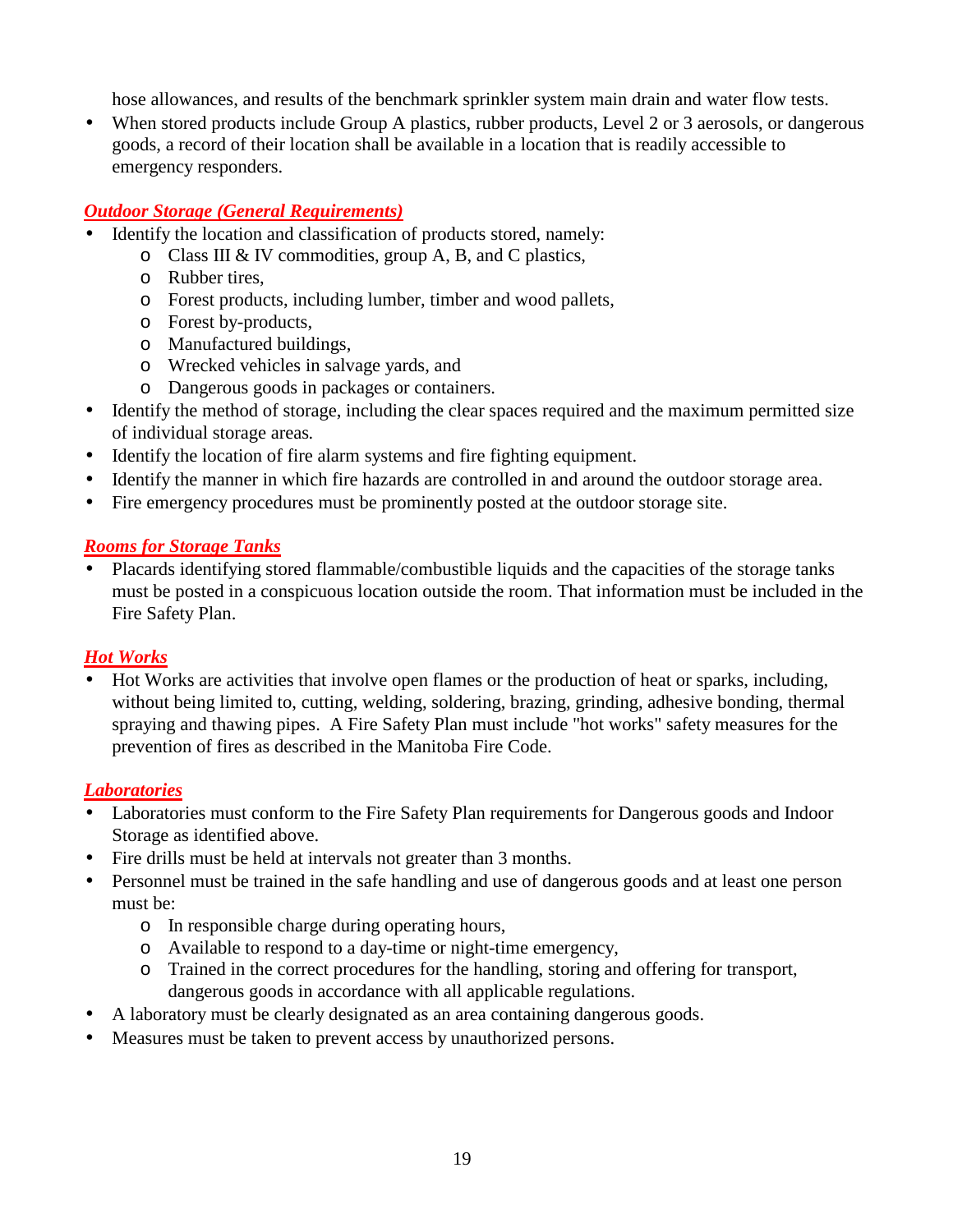#### **STEP 12 - IDENTIFYING INSPECTION, TESTING AND MAINTENANCE REQUIREMENTS FOR FIRE PROTECTION SYSTEMS AND EQUIPMENT**

To assist you in fulfilling your obligations, included is a list of the portions of the Manitoba Fire Code which requires checks, inspections and/or tests be made of equipment and facilities from time to time. It is suggested that you read over this list and perform or have performed the necessary checks, inspections and/or tests for the items which may apply to your property.

It is the building owner's responsibility to ensure that fire protection equipment and life safety systems are inspected, tested and maintained in accordance with the requirements of the Manitoba Fire Code. The attached schedules have been provided for the building owner's convenience ONLY. For accurate reference, the Manitoba Fire Code should be consulted.

Definitions for key words are as follows:

| <b>CHECK</b>   | $\sim$ | Means visual observation to ensure the device or system is in place and is |
|----------------|--------|----------------------------------------------------------------------------|
|                |        | not obviously damaged or obstructed.                                       |
| <b>INSPECT</b> |        | Means physical examination to determine that the device or system will     |

**apparently perform in accordance with its intended function. TEST - Means operation of device or system to determine that it will perform in accordance with its intended operation or function.**

It is stated in the Manitoba Fire Code that records of all tests and corrective measures are required to be retained for a period of two years after they are made.

#### *Select the general requirements and the checklists that apply to the fire protection equipment in your building.*

#### **GENERAL REQUIREMENTS**

#### *Fire Department Access:*

- Ensure streets, yards and private roadways that are provided for Fire Department access, are kept clear at all times.
- Ensure signs prohibiting parking in Fire Department access routes (Fire Lanes) are in place and are legible.
- Ensure access to Fire Department connections for sprinklers and standpipe systems are free from obstructions at all times.
- A lock box containing keys for entrance, the fire alarm panel, and other service rooms is not mandatory but very useful (and encouraged) if there is no supervisory person on-site to meet the Fire Department.

#### *Water Supply Systems:*

• Inspect all valves controlling water supplies to fire protection systems to ensure they the valve is wide open and sealed or locked in the open position, or are equipped with supervisory switches.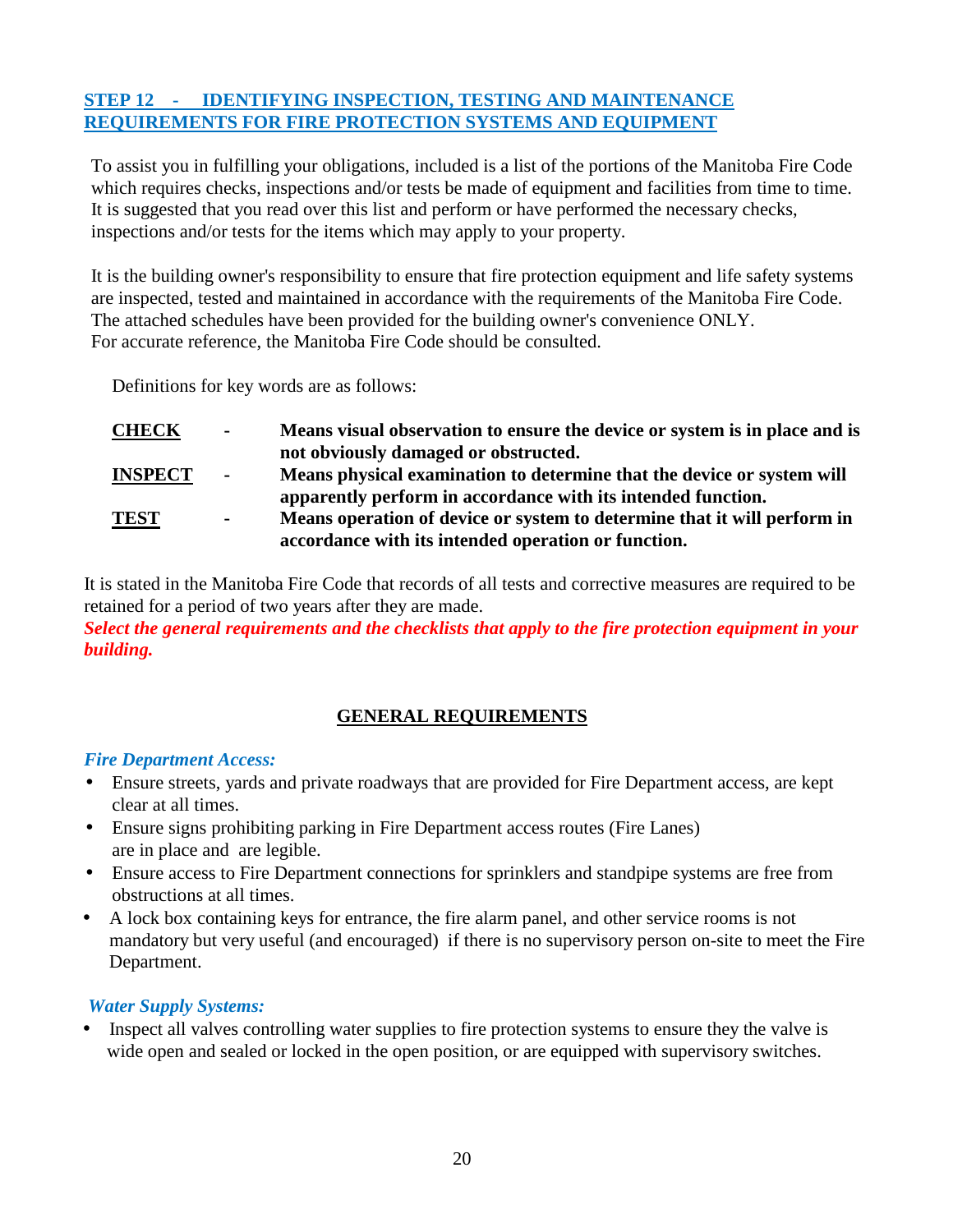#### *Laundry Equipment:*

• Clean lint traps in laundry equipment after each use.

#### *Carbon Monoxide Detection:*

• Carbon Monoxide alarms shall be inspected, tested and maintained as per Manufacturer's instructions.

#### **FIRE PROTECTION SYSTEMS & EQUIPMENT**

#### *FIRE ALARM SYSTEM*

#### **Daily**

Check status of fire alarm a/c power indicator light and trouble indicator light.

#### **Monthly**

Test fire alarm system-including supervised and non-supervised systems (a non-supervised system is a fire alarm system without trouble monitoring capability). Testing is to be done on rotational basis if zoned. Test voice communication system to and from floor areas and central alarm and control facility. Inspect standby batteries. Confirm signals to Central Reporting Agency (if provided.) This test is to be conducted in conjunction with the fire alarm test and in direct communication with the appropriate agency.

#### **Annually**

Inspect and service all components of the fire alarm system.

Inspect and service all components of the voice communication systems. Inspect and service Central Reporting Agency's transmitting devices. Inspect and test all auxiliary devices connected to a fire alarm system. This may include fans, dampers, door holders, fire shutters, etc. Annual inspections shall be properly documented. Documentation, as per ULC-S536 shall be retained on site for Winnipeg Fire Paramedic Service examination if requested.

#### *EMERGENCY LIGHTING (UNIT EQUIPMENT)*

#### **Monthly**

Inspect unit equipment including pilot lights, terminal connections, clamps and batteries.

### Test unit equipment.

#### **Annually**

Test unit equipment to ensure emergency lighting for duration required to design criteria under simulated power failure conditions.

After completion of annual test, check the charging conditions for voltage and current. The charging recovery period shall be tested to ensure proper function.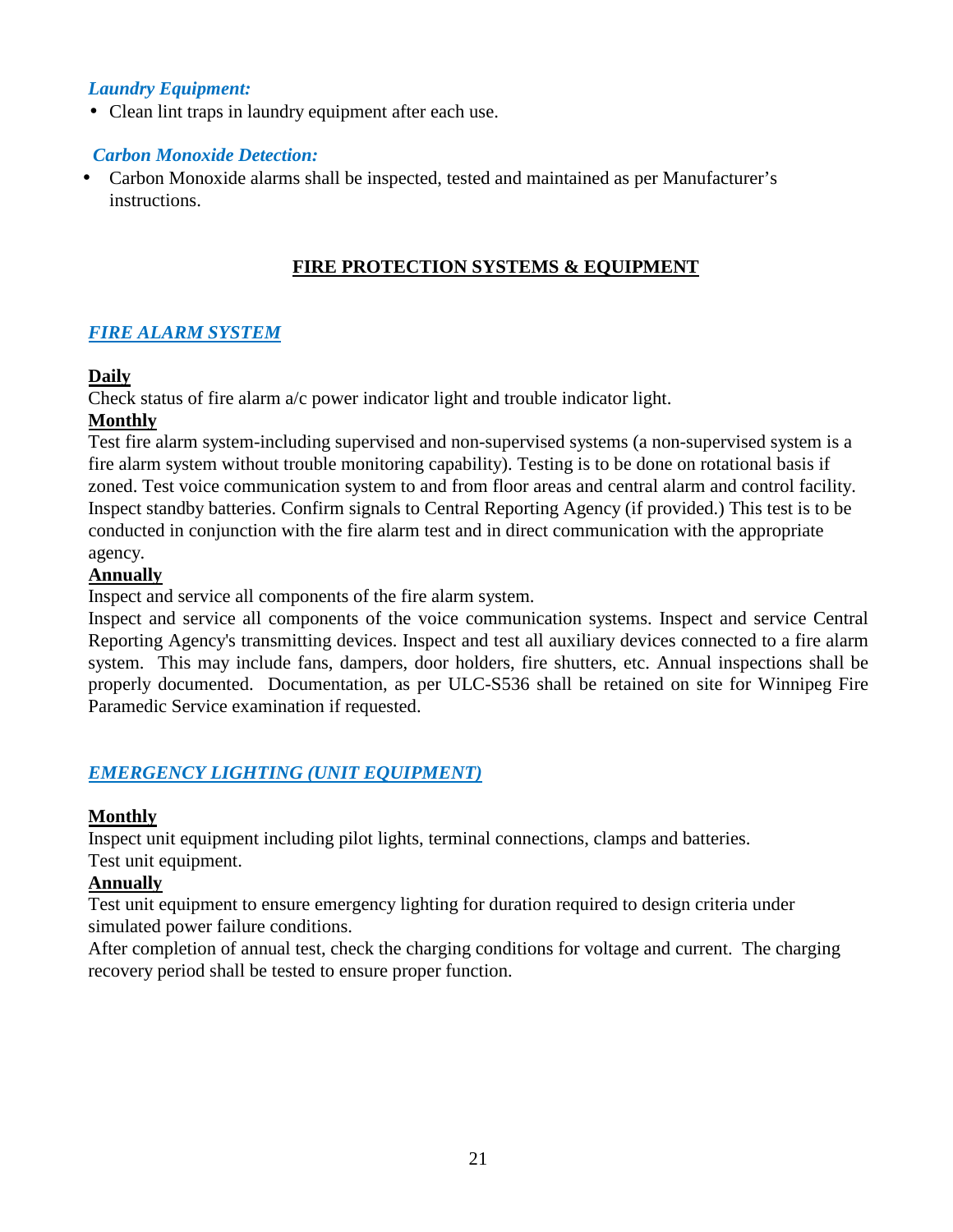#### *PORTABLE FIRE EXTINGUISHERS*

#### **Required**

Recharge extinguishers after use, as indicated by inspection or when performing maintenance. Each extinguisher shall have a tag showing maintenance, date, etc.

#### **Monthly**

Inspect all portable fire extinguishers.

#### **Annually**

Service and tag all portable fire extinguishers.

#### **5 Years**

Hydrostatically test carbon dioxide and water type extinguishers.

**6 Years**

Empty and service stored pressure type extinguishers.

#### **12 Years**

Hydrostatically test dry chemical and vaporizing liquid type extinguishers.

#### *EMERGENCY GENERATOR*

#### **Monthly**

Completely test emergency generator. Test shall simulate failure of normal hydro-electric power supply.

Operate generator under at least 30% of rated load capacity for 60 minutes.

Operate transfer switches under load. Inspect for proper operation, including ventilation systems,

pumps, coolers and shutters. Monthly test to be logged and data recorded.

#### **Annually**

Operate the generator under full load for 2 hours (full load equals nameplate kilo watt rating of generator). Test to be conducted by qualified technician and report to be retained on site. Annual test to be logged and data recorded.

#### *EXITS*

#### **As Required**

Maintain means of egress, including corridors and stairways free of obstructions and in good repair. Maintain lighting for exits and exit signs when building is occupied.

#### **Monthly**

.

Operate and inspect all doors in fire separations to ensure proper operation. Inspection to include fusible links, hardware and hold open and releasing devices when provided. Inspect all doors in fire separations to ensure they are closed.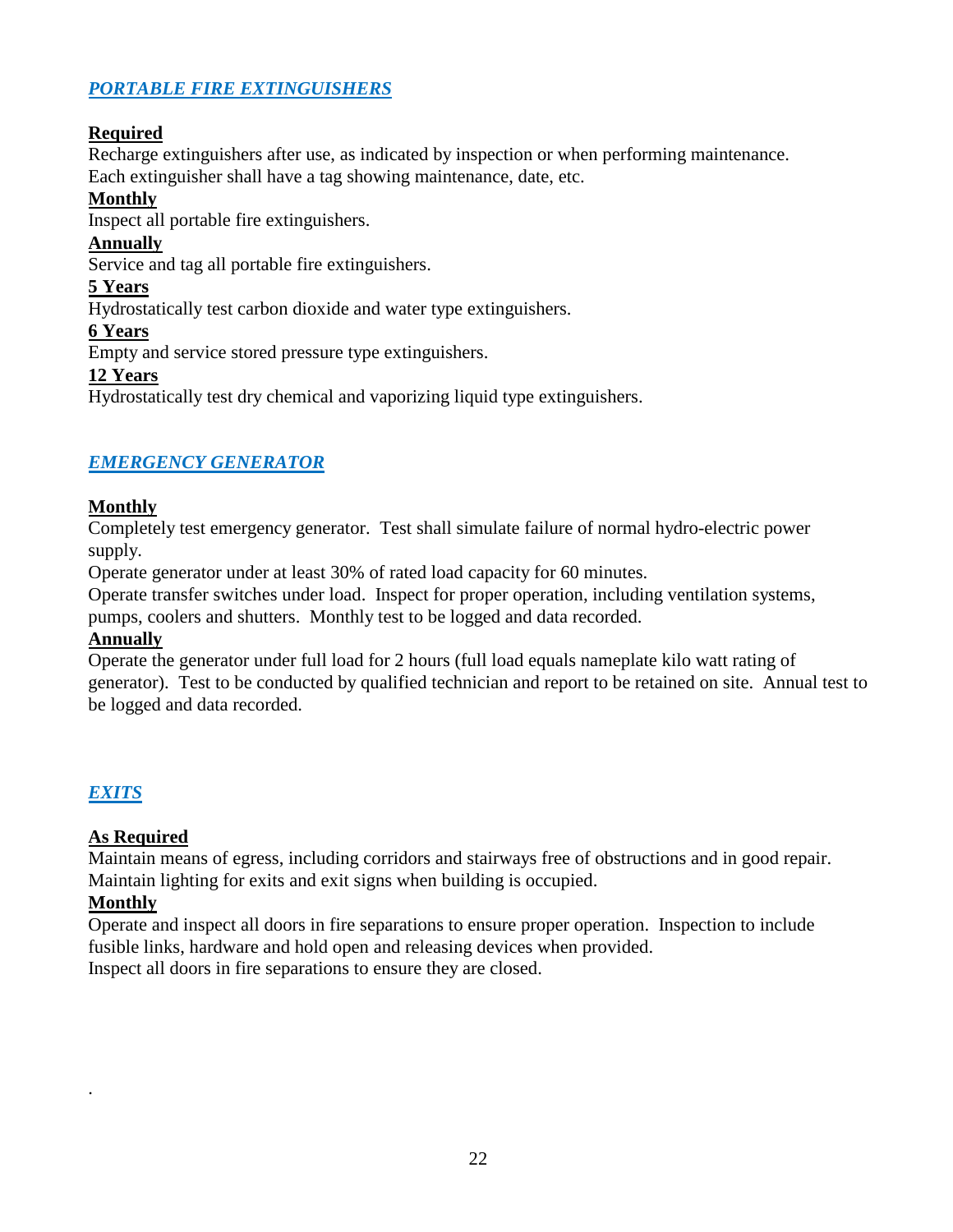#### *SPECIAL EXTINGUISHING SYSTEMS*

#### **6 Months**

Inspection, testing and maintenance procedures shall be conducted for the following systems:

- a) Commercial Cooking Equipment (NFPA 96.).
- b) Halon 1301 Fire Extinguishing Systems (NFPA 12A.)
- c) Water Spray Fixed Systems for Fire Protection (NFPA 15.)
- d) Deluge Foam-Water Sprinkler Systems and Foam-Water Spray Systems (NFPA 16.)
- e) Dry Chemical Extinguishing Systems (NFPA 17.)
- f) Wet Chemical Extinguishing Systems (NFPA 17A.)
- g) Wetting Agents (NFPA 18.)

#### **Annually**

Inspection, testing and maintenance procedures shall be conducted for the following systems:

- a) Low Expansion Foam and Combined Agent Systems (NFPA 11.)
- b) Medium and High Expansion Foam Systems (NFPA 11A.)
- c) Carbon Dioxide Extinguishing Systems (NFPA 12.)
- d) Halon 1211 Fire Extinguishing Systems (NFPA 12B.).

#### *SMOKE ALARMS*

#### **Annually**

Inspect, test and maintain smoke alarms in conformance with the manufacturer's instructions.

Recommend battery replacement.

#### **10 Years**

Recommend replacement of smoke alarms after 10 years or as per manufacturer's instructions.

#### **As Required**

Replace "back-up" batteries in hard-wired smoke alarms.

#### *HEATING, VENTILATION, AIR CONDITIONING, DUCTING AND CHIMNEYS:*

#### **As Required**

Inspect hoods, filters and ducts subject to accumulations of combustible deposits and clean or replace as necessary.

#### **Annually**

Inspect fuel fired heating systems including appliances, chimneys and flue pipes.

Operate disconnect switches for mechanical air conditioning and ventilation systems.

Clean and inspect incinerator spark arresters.

Except in one or two-family dwellings, every fuel fired heating system shall be inspected annually by a person acceptable to the Winnipeg Fire Paramedic Service.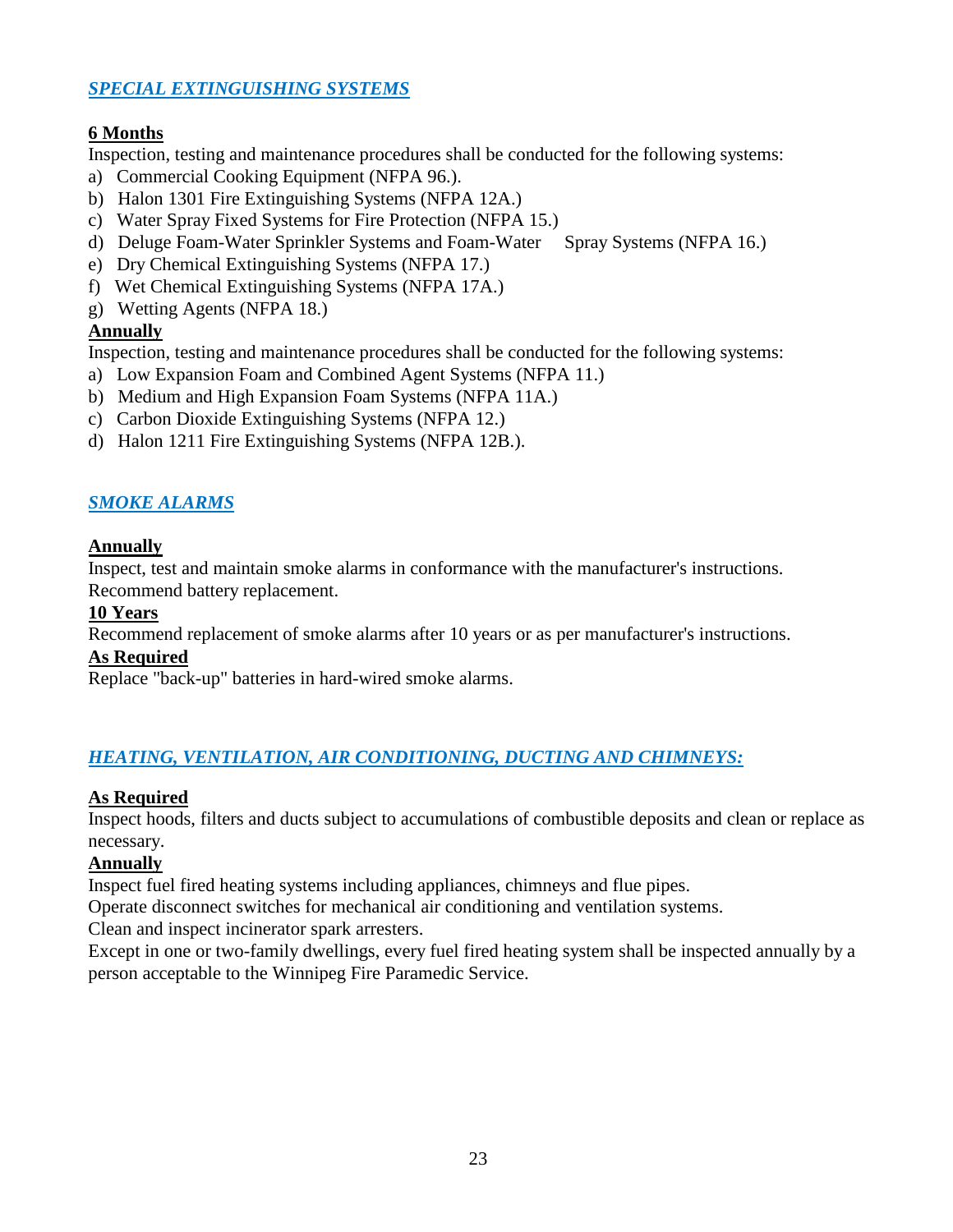#### *PRIVATE FIRE HYDRANTS*

#### **Annually**

Flush all private hydrants with main valve and all outlet valves open fully until water runs clear.

#### *SPRINKLER SYSTEMS*

| <b>ITEM</b>                    | <b>ACTIVITY</b> | <b>FREQUENCY</b>            |
|--------------------------------|-----------------|-----------------------------|
| Gauges (dry/pre-action/deluge) | Inspection      | Weekly/Monthly              |
| Control valves                 | Inspection      | Weekly/Monthly              |
| Alarm devices                  | Inspection      | Quarterly                   |
| Gauges (wet systems)           | Inspection      | Monthly                     |
| Hydraulic name plate           | Inspection      | Quarterly                   |
| <b>Buildings</b>               | Inspection      | Annually (prior to freezing |
|                                |                 | weather)                    |
| Hanger/seismic bracing         | Inspection      | Annually                    |
| Pipe and fittings              | Inspection      | Annually                    |
| Sprinklers                     | Inspection      | Annually                    |
| Spare sprinklers               | Inspection      | Annually                    |
| Fire department connections    | Inspection      | Quarterly                   |
| Valves (all types)             | Inspection      |                             |
| Alarm devices                  | Test            | Quarterly/Semi-annually     |
| Main drain                     | Test            | Annually                    |
| Antifreeze solution            | Test            | Annually                    |
| Gauges                         | <b>Test</b>     | 5 years                     |
| Sprinklers – extra high temp.  | Test            | 5 years                     |
| Sprinklers – fast response     | Test            | At 20 years and every 10    |
|                                |                 | years thereafter            |
| Sprinklers                     | <b>Test</b>     | At 50 years and every 10    |
|                                |                 | years thereafter            |
| Valves (all types)             | Maintenance     | Annually or as needed       |
| Obstruction investigation      | Maintenance     | 5 years or as needed        |
| Low point drains (dry system)  | Maintenance     | Annually prior to freezing  |
|                                |                 | and as needed               |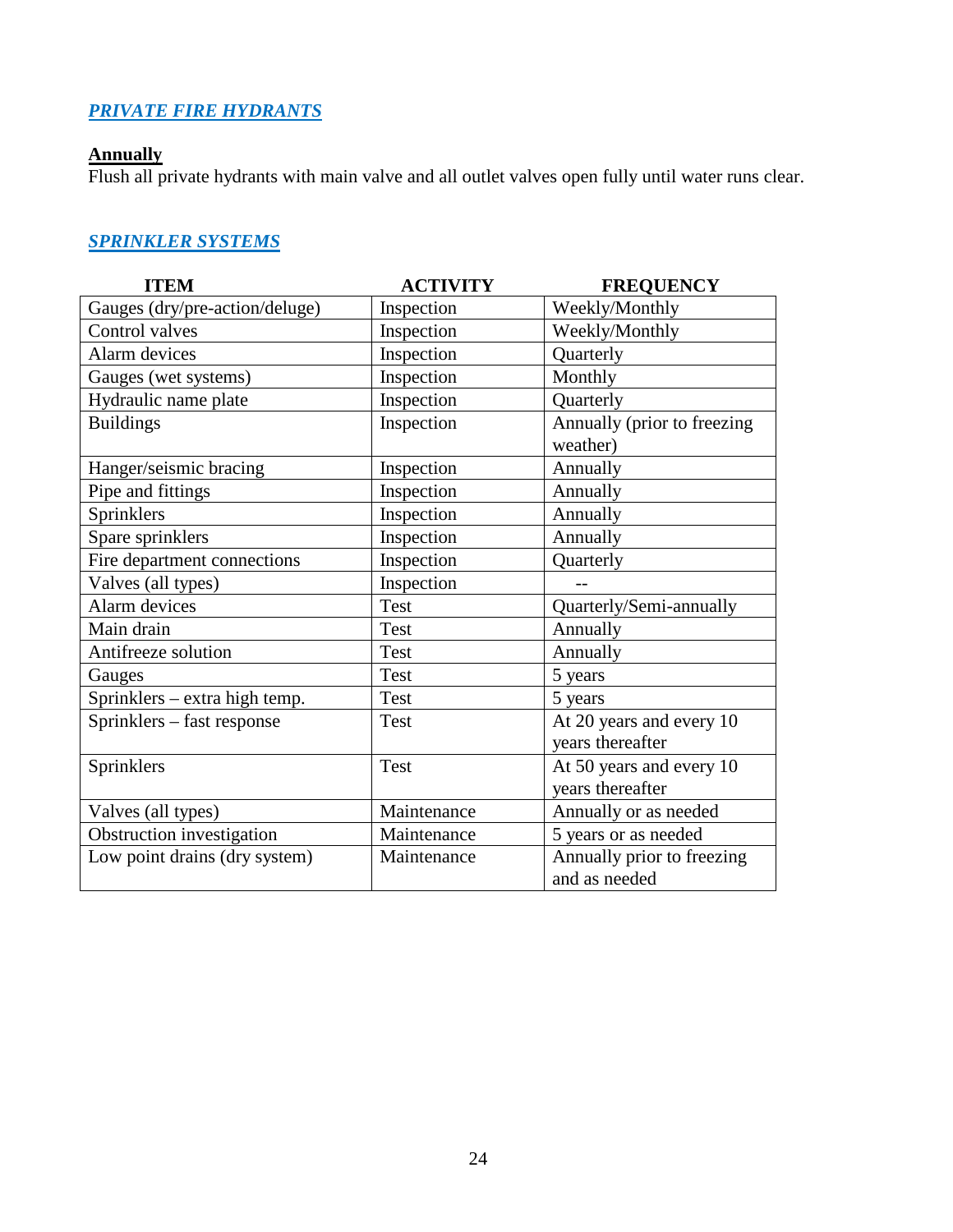### *FIRE PUMPS*

| <b>ITEM</b>                     | <b>ACTIVITY</b>    | <b>FREQUENCY</b> |
|---------------------------------|--------------------|------------------|
| Pump house, heating ventilating | Inspection         | Weekly           |
| louvers                         |                    |                  |
| Fire pump system                | Inspection         | Weekly           |
| Pump operation                  |                    |                  |
| No-flow condition               | Test               | Weekly           |
| Flow condition                  | <b>Test</b>        | Annually         |
| Hydraulic                       | Maintenance        | Annually         |
| Mechanical transmission         | Maintenance        | Annually         |
| Electrical system               | Maintenance        | Varies           |
| Controller, various components  | Maintenance        | Varies           |
| Motor                           | Maintenance        | Annually         |
| Diesel engine system, various   | <b>Maintenance</b> | <b>Varies</b>    |
| components                      |                    |                  |

#### *STANDPIPE AND HOSE SYSTEMS*

| <b>ITEM</b>                 | <b>ACTIVITY</b> | <b>FREQUENCY</b>   |
|-----------------------------|-----------------|--------------------|
| Control valves              | Inspection      | Weekly/monthly     |
| Pressure regulating devices | Inspection      | Quarterly          |
| Piping                      | Inspection      | Quarterly          |
| Hose connections            | Inspection      | Quarterly          |
| Cabinet                     | Inspection      | Annually           |
| Hose                        | Inspection      | Annually           |
| Hose storage device         | Inspection      | Annually           |
| Alarm device                | Test            | Quarterly          |
| Hose nozzle                 | Test            | Annually           |
| Hose storage device         | Test            | Annually           |
| Hose                        | Test            | 5 years/3years     |
| Pressure control valve      | Test            | 5 years            |
| Pressure reducing valve     | Test            | 5 years            |
| Hydrostatic test            | Test            | 5 years            |
| Flow test                   | <b>Test</b>     | 5 years            |
| Main drain test             | <b>Test</b>     | Annually           |
| Hose connections            | Maintenance     | Annually           |
| Valves (all types)          | Maintenance     | Annually/as needed |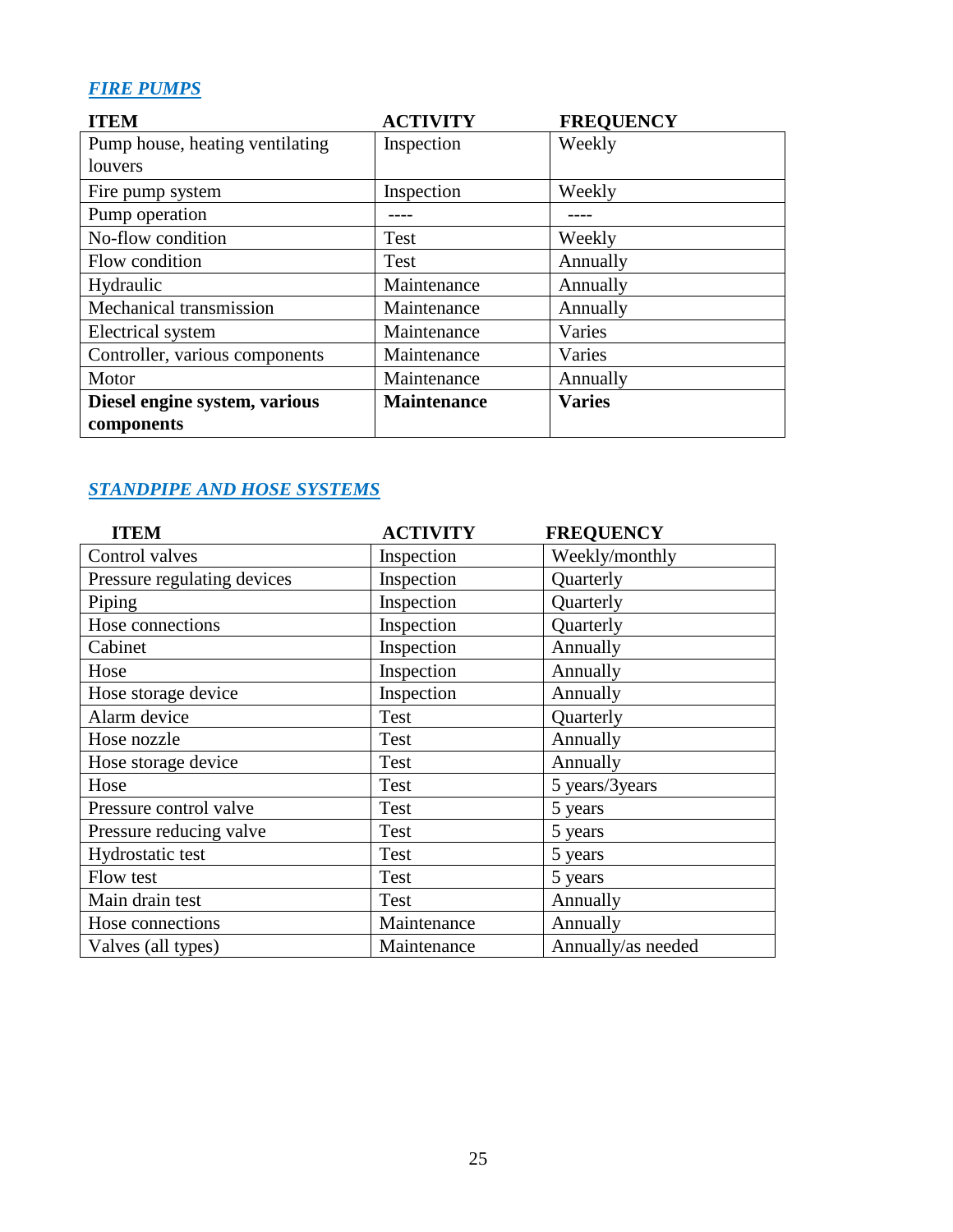#### *WATER STORAGE TANKS*

| <b>ITEM</b>                     | <b>ACTIVITY</b> | <b>FREQUENCY</b>   |
|---------------------------------|-----------------|--------------------|
| Condition of water in tank      | Inspection      | Monthly/quarterly* |
| Water temperature               | Inspection      | Daily/weekly*      |
| Heating system                  | Inspection      | Daily/weekly*      |
| Control valves                  | Inspection      | Weekly/monthly     |
| Water – level                   | Inspection      | Monthly/quarterly  |
| Air pressure                    | Inspection      | Monthly/quarterly  |
| Tank - exterior                 | Inspection      | Quarterly          |
| Support structure               | Inspection      | Quarterly          |
| Catwalks and ladders            | Inspection      | Quarterly          |
| Surrounding area                | Inspection      | Quarterly          |
| Hoops and grillage              | Inspection      | Annually           |
| Painted/coated surfaces         | Inspection      | Annually           |
| <b>Expansion</b> joints         | Inspection      | Annually           |
| Interior                        | Inspection      | 5 years/3 years    |
| Check valves                    | Inspection      | 5 years            |
| Temperature alarms              | <b>Test</b>     | Monthly*           |
| High temperature limit switches | Test            | Monthly*           |
| Water level alarms              | <b>Test</b>     | Semiannually       |
| Level indicators                | <b>Test</b>     | 5 years            |
| Pressure gauges                 | <b>Test</b>     | 5 years            |
| Water level                     | Maintenance     |                    |
| Drain silt                      | Maintenance     | Semiannually       |
| Control valves                  | Maintenance     | Annually           |
| Embankment - supported coated   | Maintenance     |                    |
| fabric (ESCF)                   |                 |                    |
| Check valves                    | Maintenance     | ---                |

\*Cold weather

#### *FIRE DAMPERS*

# **Annually**

Inspect fire dampers and fire stops to ensure that they are in place and are not obviously damaged or obstructed.

#### **Every 4 Years**

Test, inspect, & maintain fire dampers and fire stops one years after installation and every 4 years after, except for hospitals where the frequency shall be every 6 years.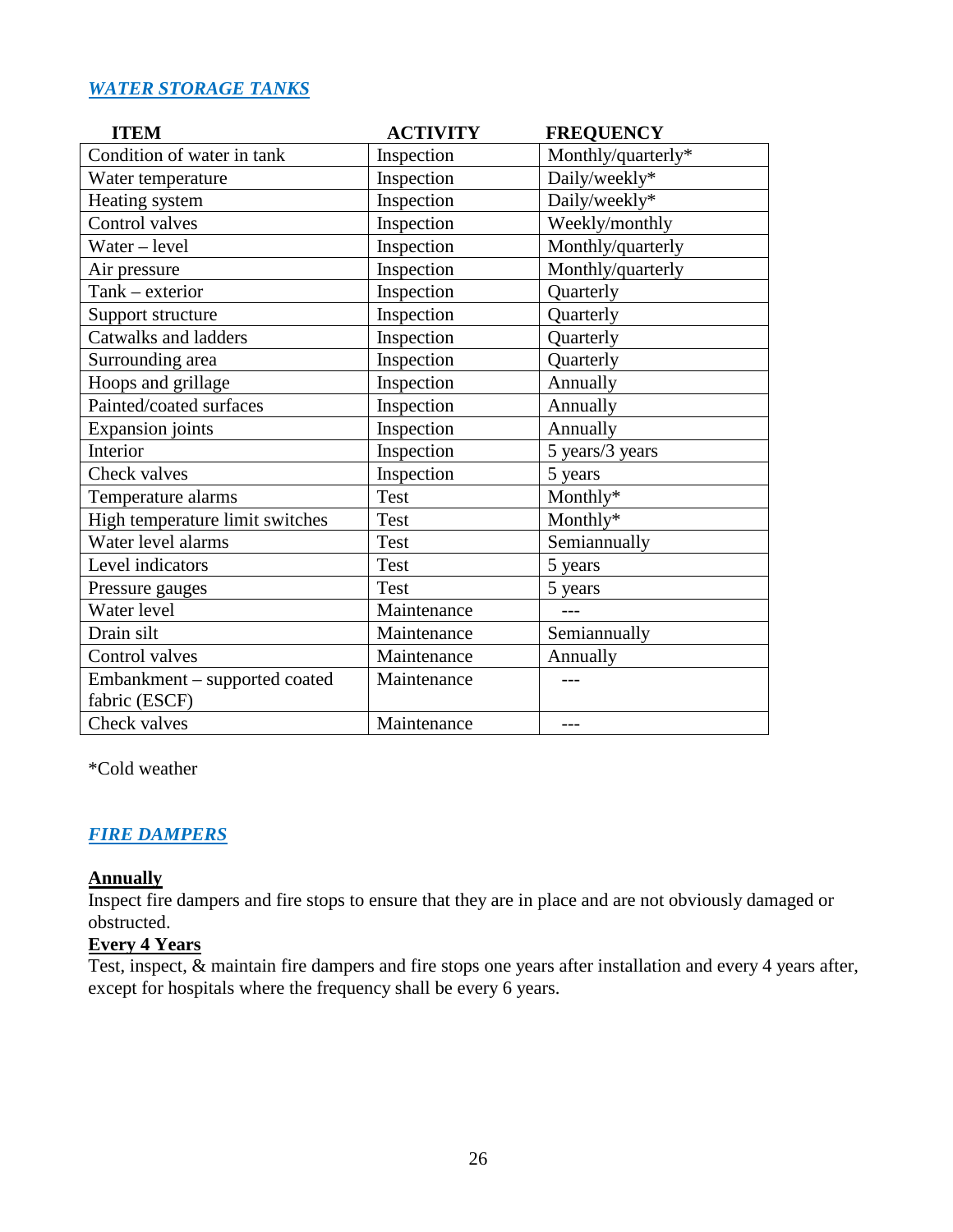#### *HIGH BUILDINGS*

#### **As Required**

Check for availability of keys for fire fighters' elevators, fire alarm system and other keys required in fire alarm control facility and box at elevator lobby. Check position of emergency recall key switch (auto position) for emergency recall on elevators. Check for correct position of emergency power key switch on elevators.

#### **3 Months**

#### **High Rise Buildings (Central Alarm and Control Facility)**

- A) Test operation of switches for control of air moving fans.
- B) Test operation of all hold open devices (release on fire alarm signal.)
- C) Test operation of all electric door releases (release of locking device on fire alarm signal.)
- D) Test operation of all pressurization fans (elevators, stairways, vestibules, etc., start on fire alarm signal.)
- E) Test operation of all smoke removal fans, dampers, etc. (start/stop, open/close on fire alarm signal.)

#### **High Rise Buildings (Elevators)**

- A) Test operation of recall key switch outside elevator shaft.
- B) Test operation of in-car fire fighters' elevator key switch.
- C) All tests shall be in conformance with the Manitoba Fire Code.

#### **High Rise Buildings (Venting to Aid Fire Fighting)**

- A) Test operation of closures into smoke shafts from each floor area.
- B) Test operation of closures opening to outdoors at top of smoke shaft.
- C) Test operation of controls for air handling systems used for venting floor areas.

#### **Annually**

Inspect fire dampers and smoke dampers to ensure they are in place and not obviously damaged, rusted or blocked.

Verify operation of each fire damper and smoke damper and check and lubricate any parts as required. **2 Years** 

#### **High Rise Buildings (Smoke Control Systems)**

Test pressurized vestibules by pressure sensor to ensure movement of air is from vestibules to floor areas.

Test exit door pressures to ensure that force required to open doors does not exceed 133N (30 lb).

Test pressurized elevator shafts, by pressure sensor, to ensure movement of air is from elevator shaft to floor areas.

Test pressurized stair shafts, by pressure sensor, to ensure movement is from stair shaft to floor areas. Inspect and test smoke control measures in accordance with Section 7.3 of the Manitoba Fire Code.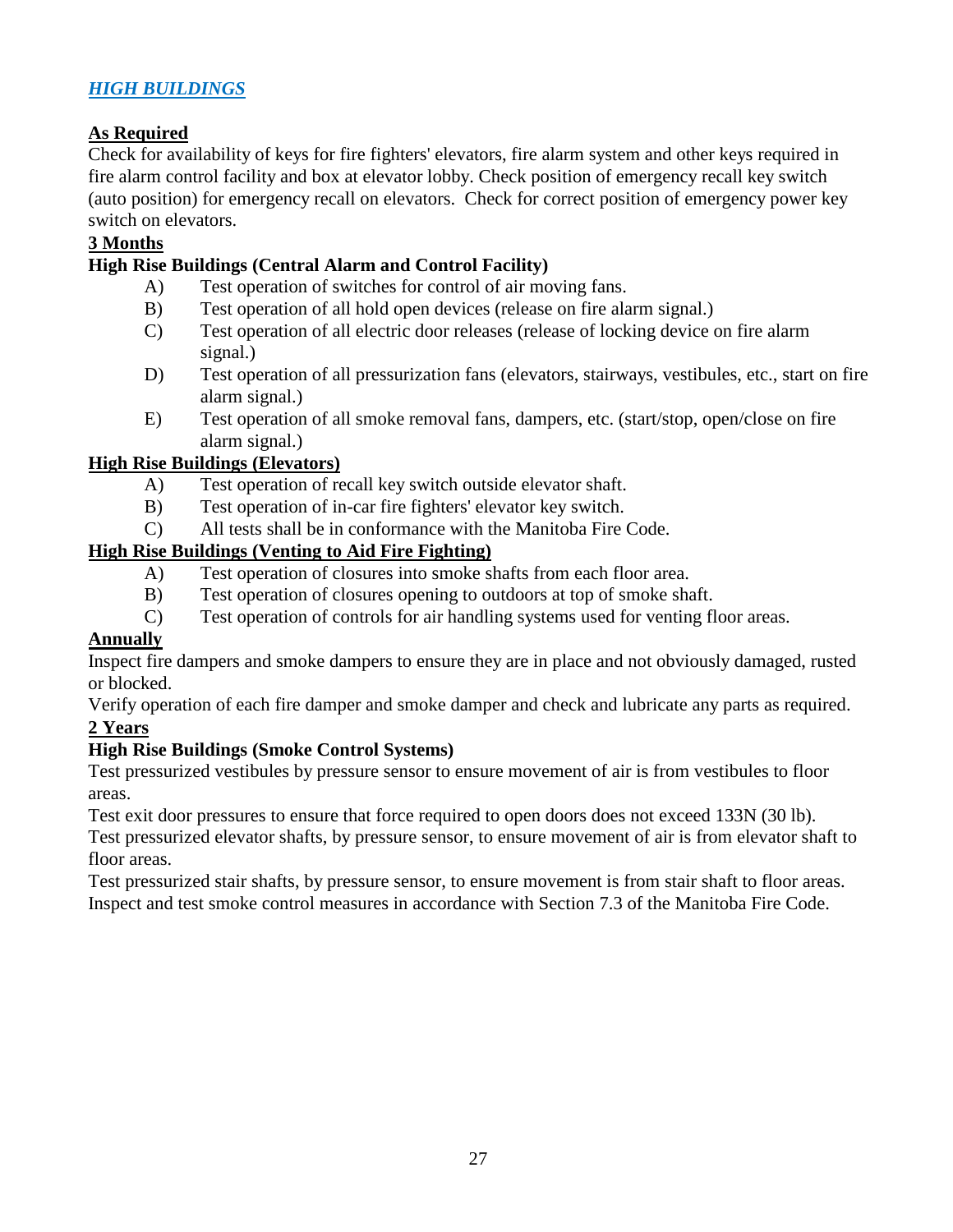### **APPENDIX A**

#### **Sample – Fire Protection Systems & Equipment (photos optional)**

#### **Fire Alarm System**



#### **Emergency Lighting Units**



#### **Sprinkler System**



#### **Standpipe**



#### **Fire Extinguishers**



The fire alarm system is a single stage system located at the front entrance of the building. It is monitored by \_\_\_\_\_\_\_\_\_\_\_\_\_\_\_.

**Burnet Company of Company of Company** 

Emergency lighting units are located in the hallways and stairwells only.

The sprinkler system is a wet system which covers the whole building. The main control valve is in the basement mechanical room.

The standpipe is located in the north stairwell.

Multipurpose fire extinguishers are located throughout the building. There is also a K-class fire extinguisher also in the kitchen.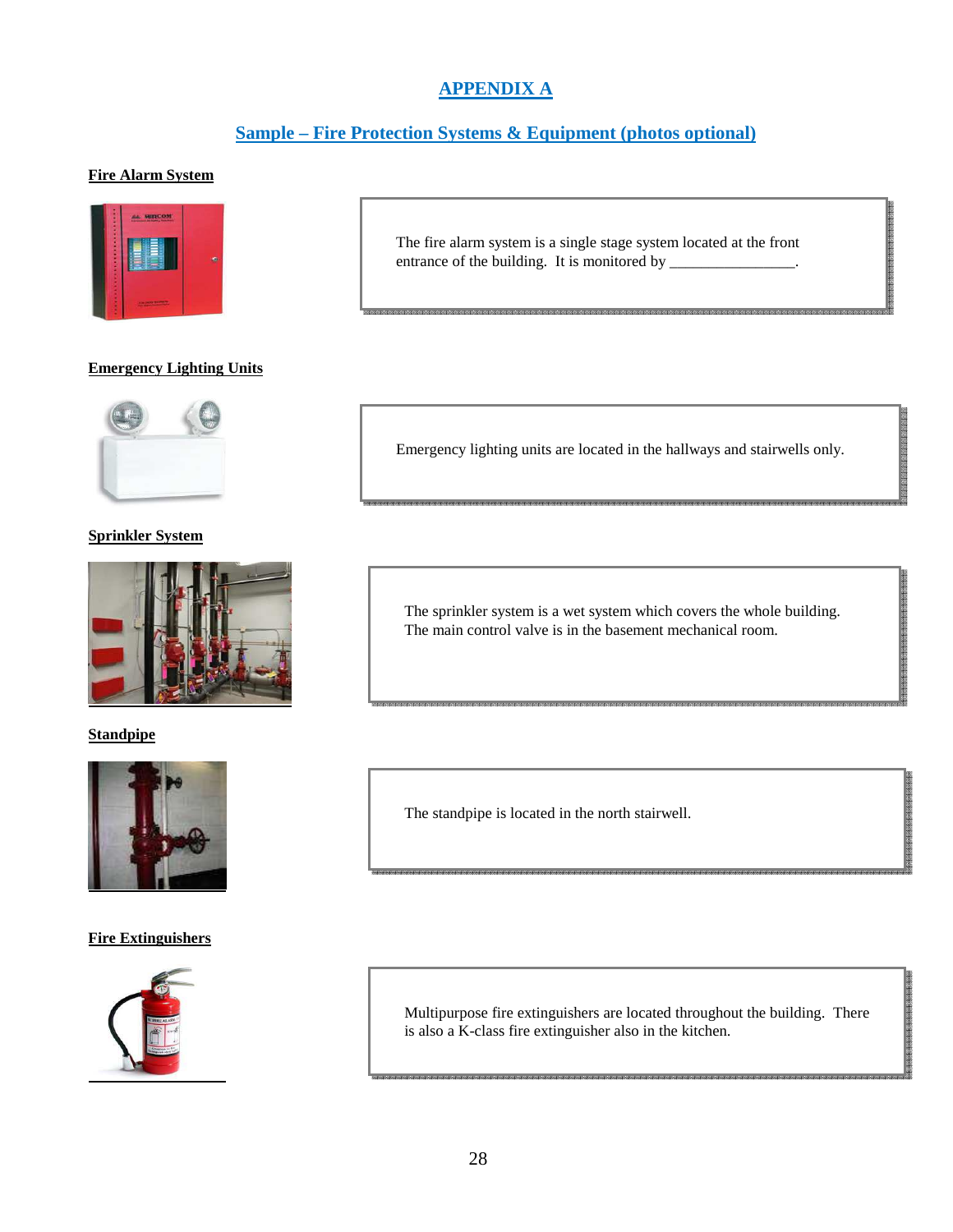#### **APPENDIX B**

#### **Fire Dampers And Fire Stops Inspection & Maintenance Of Information**

**Fire Dampers** are used to prevent transmission of flame where air ducts penetrate fire barriers. They can also be in air transfer openings in walls and partitions. There are two types of fire dampers, static and dynamic. Older HVAC (Heating, ventilation and air conditioning) systems were traditionally designed to automatically shut down in the event of a fire, allowing the fire dampers to close under "static" conditions. Newer "dynamic" smoke control systems require HVAC fans to remain in operation in order to pressurize areas adjacent to a smoke filled area to stop smoke migration above or below a fire floor, in a stairwell for escape, a safe refuge area, or to purge smoke to the outside of a building.

**Smoke Dampers** are installed in ducts and air transfer openings that are designed to resist the passage of air and smoke. They are installed to operate automatically and controlled by a smoke detection system. They are installed where ducts penetrate through smoke barriers, or at other locations within an engineered smoke control system. They can be used in HVAC systems where the fans are shut down in the event of a fire, and can also be used in smoke control systems designed to operate during a fire incident. They operate against air velocity and fan pressure.

**Combination Fire/Smoke Dampers** are used at location that are designated as both fire barriers and smoke barriers to prevent the passage of both flame and smoke.

**The Manitoba Building Code** requires a tight fitting access door for each fire damper to enable inspection of the damper and resetting of the release device.

#### **The Inspection and servicing of fire dampers are to include:**

- $\triangleright$  An inspection at intervals not greater than 12 months as per Manitoba Fire Code
- $\triangleright$  Access to be provided to allow inspection of each damper
- $\triangleright$  Inspect to ensure there is no obvious damage, no rusting or blockage, verify the operation and check and lubricate any parts as required.

The Manitoba Fire Code and the Winnipeg Fire Prevention By-law do not require a person to be certified in order to carry out the inspection and maintenance of fire and smoke dampers. However it is strongly recommended that any person who inspects or services dampers is knowledgeable of their operation. Extreme caution must be exercised when testing any damper for operation as doing so can be very dangerous.

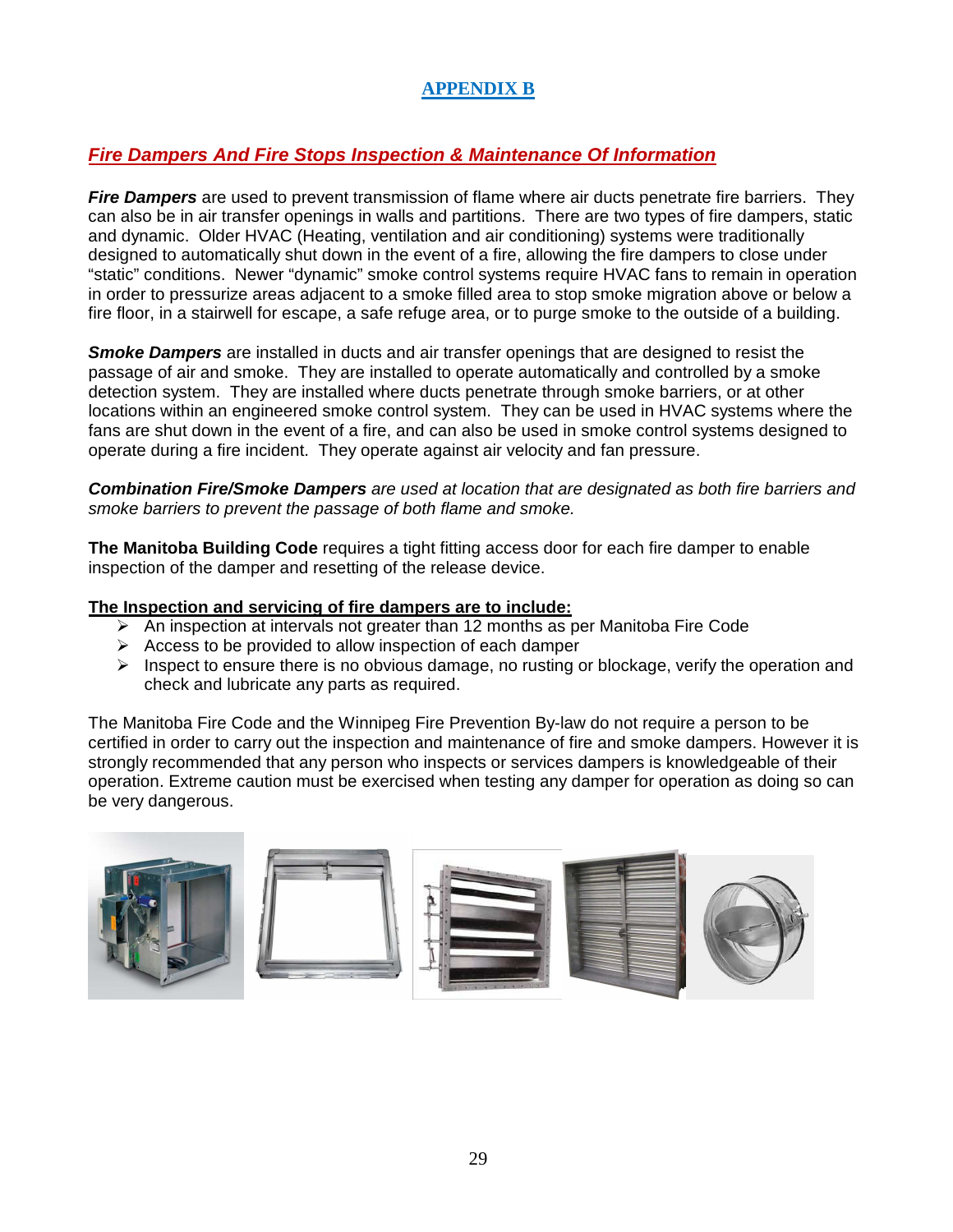#### **APPENDIX C**

#### **Sample – Emergency Exit Floor Plan**